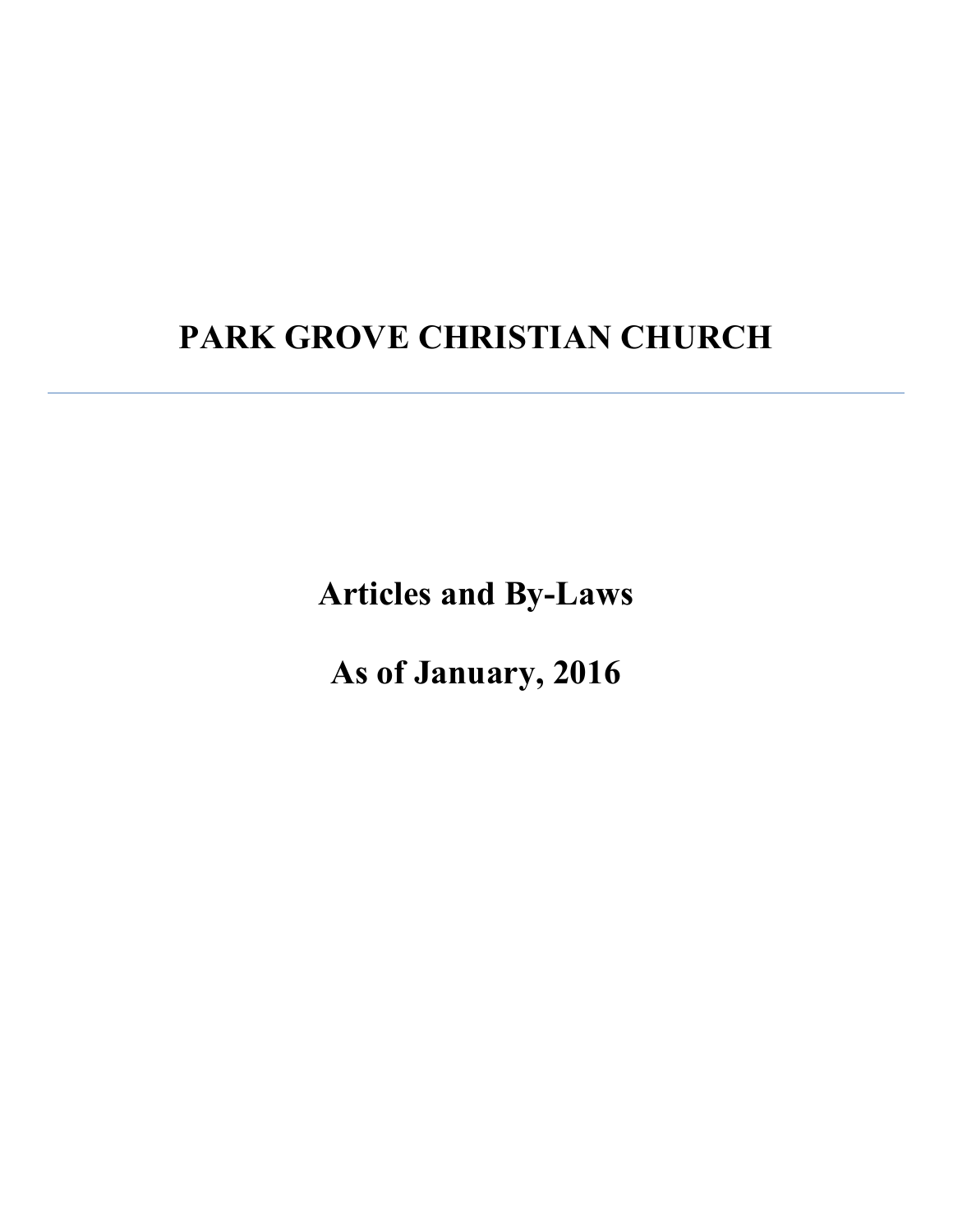#### **PARK GROVE CHRISTIAN CHURCH Organized 1866 Constitution and By-laws**

We, the members of Park Grove Christian Church, at 11975 NE Hwy NN, Deepwater, MO, an autonomous, congregationally governed body, in order to promote the ministry of the Church of Jesus Christ, do hereby adopt this revised constitution as of January, 2016.

# **Article I – Name**

The name of this organization is **PARK GROVE CHRISTIAN CHURCH**.

#### **Article II – Purpose**

The purpose of this church shall be as revealed in the New Testament, to teach the gospel of Jesus Christ, to win people to faith in Him by understanding that we are saved by grace through faith, and to commit them actively to the ministry of the Church of Jesus Christ. Our purpose is to help people grow in grace and knowledge of Jesus that increasingly they may know and do His will. Our purpose is to work that the lost may be saved through the atoning power of the blood of Jesus Christ shed on the cross of Calvary.

#### **Article III – Statement of Faith**

The following doctrines are fundamental beliefs held by "biblically-conservative" evangelical Christians all across the world. These are key tenants of the Christian faith, and bring unity of belief to the local congregation and unity of belief among believers across many different denominational lines. Belief in these key doctrines of Christianity is essential for all who profess to be members of Park Grove Christian Church.

- 1. We believe the Bible to be the inspired, the only infallible, authoritative Word of God, and inerrant in the original writings.  $(2$  Pet. 1:20-21 & 2 Tim. 3:16)
- 2. We believe in the Trinity: That there is one God, eternally existent in three persons, all who are equally God, God the Father, God the Son and God the Holy Spirit. (2 Cr. 13:14, Titus 1:4, Col. 2:9, 2 Cr. 3:17)
- 3. We believe in the eternal deity of our Lord Jesus Christ (He was, is and always will be, God), in His virgin birth, in His sinless life, in His miracles, in His vicarious and atoning death through His shed blood, in His bodily resurrection, in His ascension to the right hand of the Father, and in His personal return in power and glory, to rule and reign, and to judge the living and the dead. (Titus 2:13, 2 Cr. 5:21, Mt. 1:23, 1 Jn. 3:5, Ac. 2:22 & 30-33, Ac 1:9-11, Rv. 20:11-15)
- 4. We believe that mankind is lost, sinful and must be saved; and that mankind's only hope of redemption is through faith alone in the shed blood of Jesus Christ, the Son of God. (Rm. 3:23, 6:23, Gal. 3:13)
- 5. We believe in the present ministry of the Holy Spirit by whose indwelling the Christian is empowered to live a Godly life, and to serve Christ through various Spiritual gifts. (Gal. 5:16-24, 1 Cor. 12-14)
- 6. We believe in the resurrection of both the saved and the unsaved, they that are saved unto the resurrection of life and they that are unsaved unto the resurrection of damnation. (Rv. 20:11-15)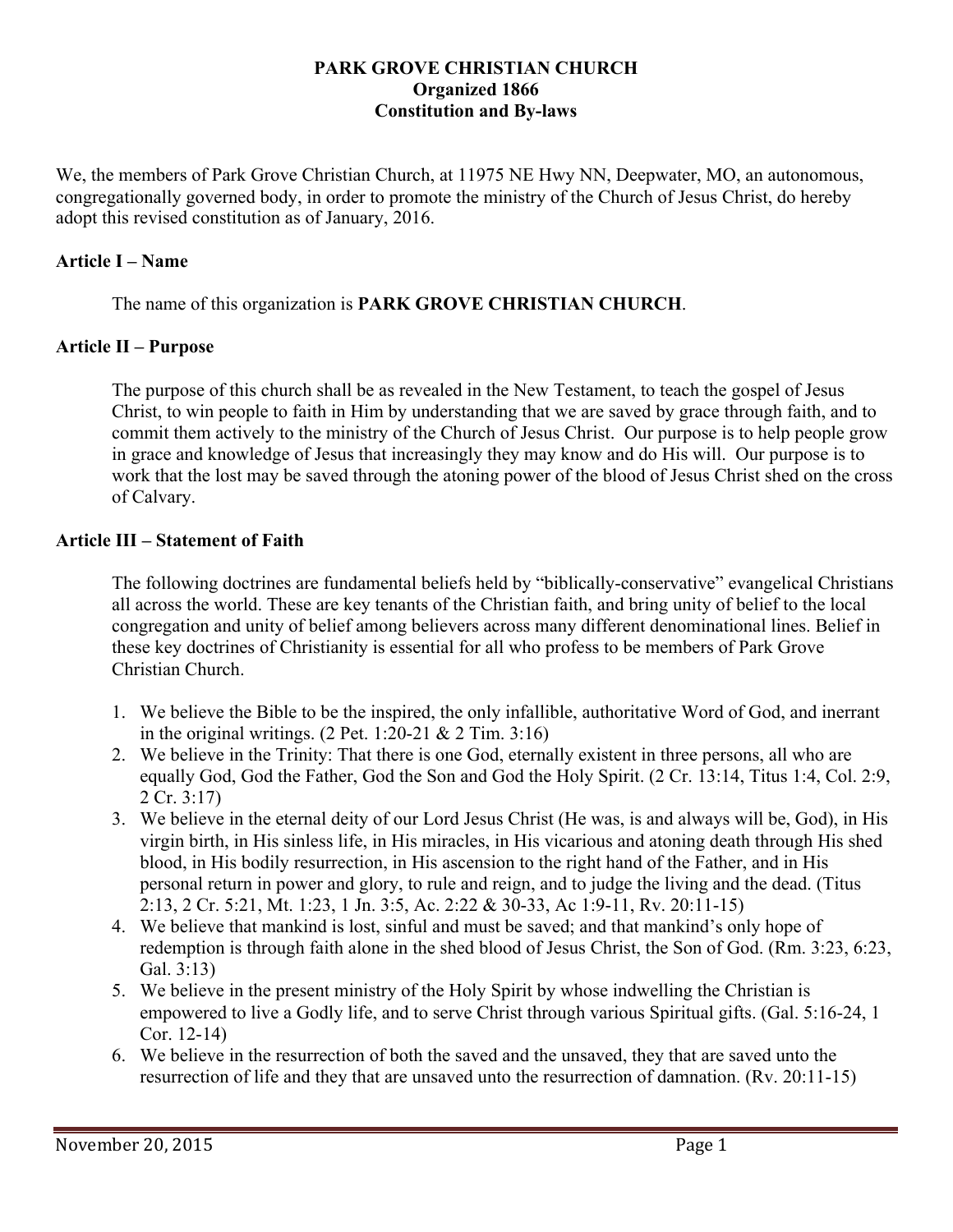- 7. We believe that there are two ordinances given by the Lord Jesus Christ by which we celebrate his sacrifice. Baptism: The inaugural act by which a new believer identifies themselves physically with the death burial and resurrection of Christ, through immersion in water. Communion: The act of eating bread, and drinking wine (juice) in order to remember the broken body and shed blood of Christ on the cross. (Rom. 6:4, 1 Cor. 11:23-26)
- 8. We believe that God wonderfully and immutably creates each person as male or female, and that these two distinct, complementary genders together reflect the image and nature of God. We believe that God created marriage to be exclusively the union of one man and one woman, and that intimate sexual activity is to occur exclusively within that union. (Gen 1:26-27 and Gen 2:22-24) (See Appendix B – Expanded Explanations, Statement on Marriage)
- 9. We believe that all human life is sacred and created by God in His image. Human life is of inestimable worth in all its dimensions, including pre-born babies, the aged, the physically or mentally challenged, and every other stage or condition from conception through natural death. We are therefore called to defend, protect, and value all human life. (Ps 139) (See Appendix B – Expanded Explanations, Statement on Life)
- 10. We believe in the spiritual unity of believers in our Lord Jesus Christ. (Jn. 17:20-21)

# **Article IV – Membership**

- 1. The membership of this church shall consist of those persons now identified as members of the congregation and those who shall unite by confession of faith in Jesus Christ as Lord and Savior and follow His example of baptism, or by transfer of membership from another church, provided they have been baptized by immersion. Signing of a formal Membership Agreement document (See Appendix D) is mandatory for all members. To act against any portion of the Membership Agreement is grounds for dismissal from membership.
- 2. Voting privileges shall be accorded to all members, 16 years of age or older, who have shown an active interest through a recent continuity of attendance, service, and financial support. A lack of attendance over a one-year period will be cause for a membership review and possible dismissal and a loss of voting privileges. The church Board will perform a review and apply discretion regarding the specific circumstances, and will make a decision concerning each situation.
- 3. Members who are unable to attend services due to relocation or infirmity (shut-in) shall be acknowledged with the status of "Member Emeritus" and will continue to be considered a member of the congregation, but will not be included in any voting process.
- 4. Members shall strive to exist in harmony with each other and handle any disagreements or conflicts in a respectful and considerate manner. Should any serious dispute of a legal nature arise, members shall bring the matter to the Pastoral Leadership for mediation. (See Appendix B – Expanded Explanations, Statement on Mediation)

# **Article V- Leadership Structure** (See Appendix B - Expanded Explanations, Final Authority)

1. Pastors/Elders:

Pastors/Elders will be those *men* who are responsible for the Spiritual nurture and discipleship of the church. They are responsible for all major decisions regarding doctrine, discipleship and discipline. They should be examples of Godly character and morals to the rest of the flock. To be an elder they will have fulfilled all the requirements of eldership at PGCC. (See Election and term of Officers below)

2. Deacons/Deaconess:

Deacons/Deaconesses are men and women responsible for overseeing the basic ministry needs at PGCC. Examples would be: hospitality, organizing meals for the sick, production ministries,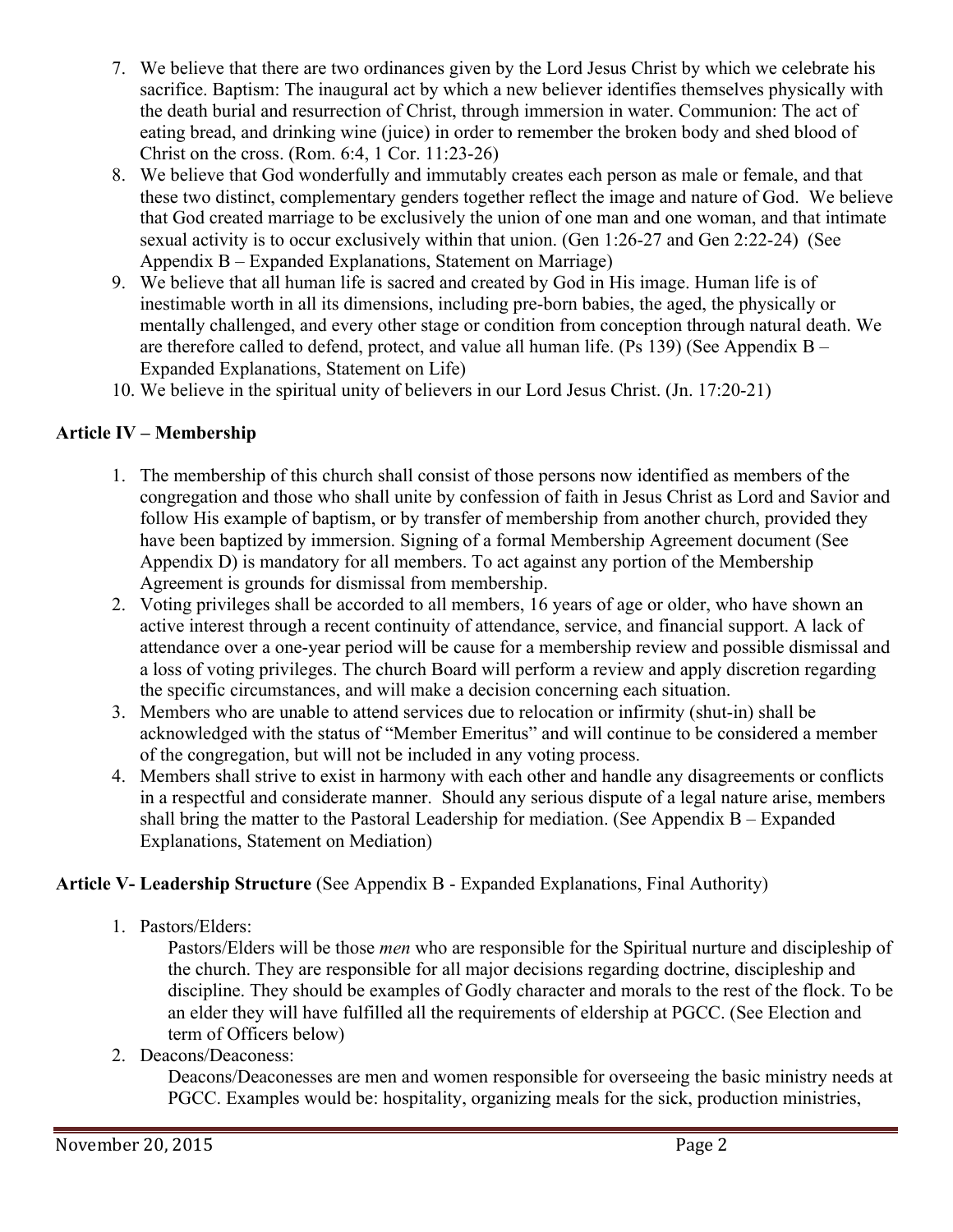facility needs etc. In order to be a deacon/deaconess they will need to have completed all requirements of deaconship at PGCC. (See Election and term of Officers below)

# **Article VI - The General Board**

- 1. Members of the General Board.
	- a. The General Board shall consist of a minimum of three (3) and/or a maximum of six (6) members from among the pastor/elders and deacons/deaconesses of the church, depending on the actual number of elders and deacons available. The Pastors/Elders will remain members of the board as long as they are pastors/elders. If there are more deacons than spots available on the board, the deacons/deaconesses will rotate through on an annual basis.
	- b. The assigning of Pastors/Elders and deacons to the board will occur at the regular Annual Business Meeting of the congregation on the second (2) Sunday of January in each year.
	- c. Term limits for Pastors**/**Elders serving on the board are indefinite contingent upon an annual review and obtaining a majority vote for continuation during the congregation's annual business meeting.
	- d. Term limits for men and women serving as deacons/deaconesses is indefinite contingent upon an annual review and obtaining a majority vote for continuation during the congregation's annual business meeting.
- 2. Responsibilities of the General Board.
	- a. Transact business pertaining to the church.
	- b. A Board Chairman and Vice-Chairman shall be selected by the Board
	- c. Members, from among the members of that Board.
	- d. The Teaching/vision pastor shall be an ex-officio member of the board without voting privileges, unless a tie breaking vote is needed.
	- e. A Board Secretary, without voting rights, shall be selected by the Board from among the members of the congregation, unless there is no one willing from the congregation. In which, case a board member may fill this role.
	- f. A Church Treasurer/Clerk shall be selected by the Board from among the members of the congregation. The Treasurer/Clerk shall be an ex-officio member of the Board without voting privileges on the Board.
- 3. Election of the General Board officers.
	- a. Officers of the General Board (i.e.,) Board Chairman, Vice Chairman, Secretary and Church Treasurer/Clerk shall be elected by the board members once each year, unless a special vote is needed because of the vacancy of a position.
	- b. The election of Board officers shall occur in the month of February each year.
	- c. Term limits are indefinite contingent upon an annual review, number of elders and deacons/deaconesses at the time and the board's recommendation for continuation.

# **Article VII – Teaching/Vision Pastor**

- 1. Responsibilities of Teaching/Vision Pastor
	- a. Teaching/Vision Pastor shall be charged with the nurture and pastoral care of the congregation.
	- b. He shall be the principal administrative officer of the church, performing such duties as normally fall to this pastoral office.
	- c. General oversight and direction of Church service and affairs, regular preaching and teaching responsibilities, and implementing discipleship and evangelistic ministries.
- 2. Call and tenure of the Teaching/Vision Pastor. Relationships concerning the Teaching/Vision Pastor shall be provided in the By-laws.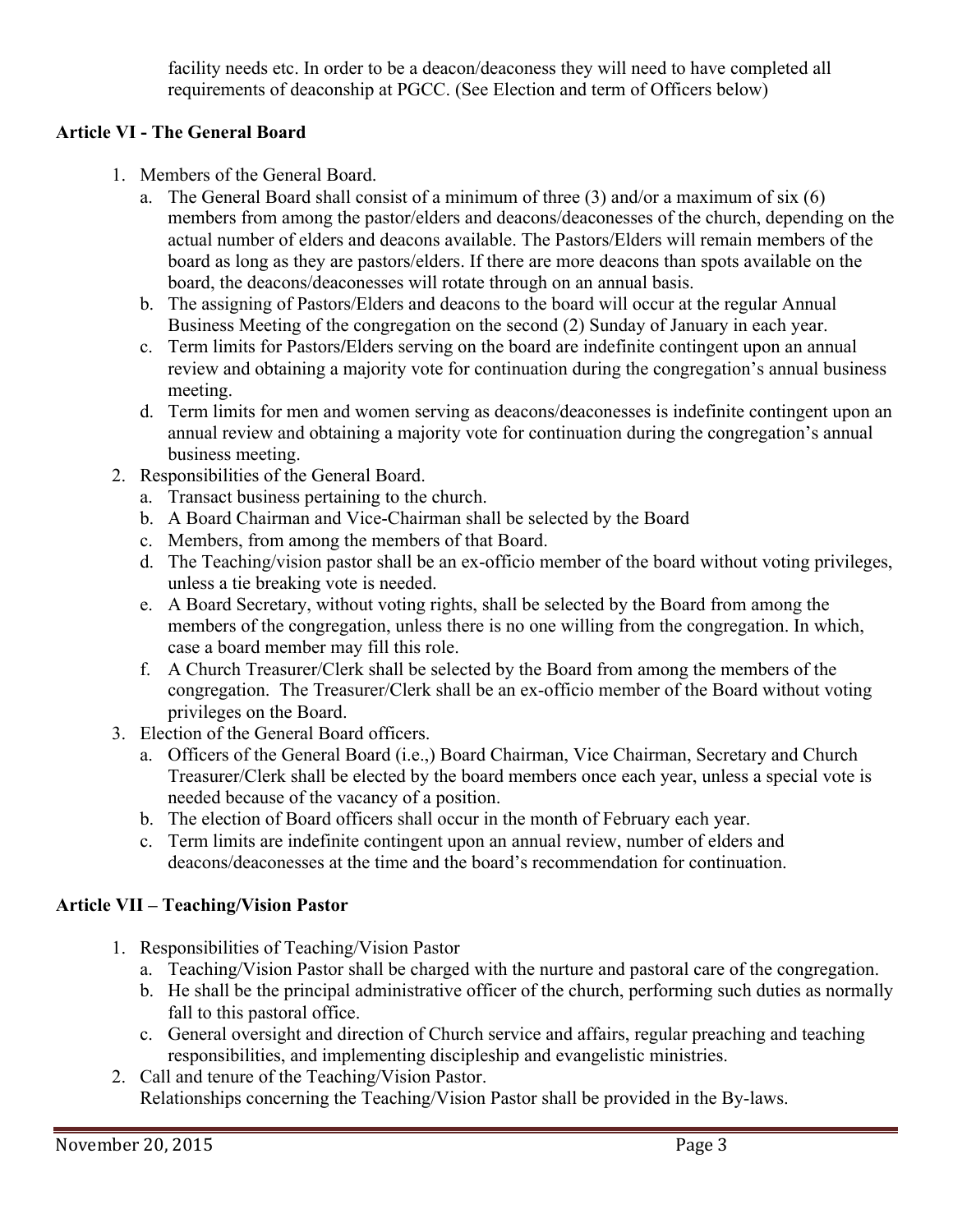#### **Article VIII- Amendments**

- 1. This Constitution and/or By-Laws may be amended at any regular meeting of the Board provided:
	- a. Such meeting was announced at a regular congregational service two (2) weeks prior to the meeting and
	- b. The proposed amendment or amendments shall have been read publicly or made available in writing for two (2) weeks, and
	- c. A 2/3 affirmative vote of the Park Grove members, as described in Article III Membership, present and voting on the amendment is recorded.

#### **By-Law I - The Church year**

The Church year shall begin on January 1 and end on December 31.

#### **By-Law II - Election and Terms of Officers**

#### **A. Miscellaneous Positions**

Miscellaneous positions such as Sunday School Teachers, Music Director, Praise Team leaders, Musicians, Church Secretary and Church Historian/Librarian shall be filled by volunteers. In cases of multiple volunteers, a rotation of services will be developed depending upon needs. All volunteers will be approved by the appropriate ministerial leaders.

#### **B. The Deacons/Deaconesses**

- 1. After prayerful consideration of the Spiritual qualification of 1 Timothy 3:8-13, candidates for the office of Deacon & Deaconess shall be selected by the Elders and presented to the congregation for approval, before they move forward in the Deacon/Deaconess process. All Deacon/Deaconess candidates will be responsible to take part in a leadership curriculum put in place by the current church leadership. This training will cover leadership responsibilities, doctrinal requirements, and knowledge requirements. After having completed the Deacon/Deaconess training, they will then be brought before the congregation for final vote and approval for ordination. (See Ordination Process)
- 2. Ordination Process:
	- a. **Definition -** A Deacon/Deaconess is mature Christian (man or woman) who has demonstrated faithfulness, integrity, self-control, and leadership ability, with a desire to lead in their church with honor. (1 Tim. 3:8-13, Rom. 16:1)

*"Deacons likewise must be men of dignity, not double-tongued, or addicted to much wine or fond of sordid gain, but holding to the mystery of the faith with a clear conscience. These men must also first be tested; then let them serve as deacons if they are beyond reproach. Women must likewise be dignified, not malicious gossips, but temperate, faithful in all things. Deacons must be husbands of only one wife, and good managers of their children and their own households. For those who have served well as deacons obtain for themselves a high standing and great confidence in the faith that is in Christ Jesus."* (1 Tim. 3:8-13 NASB)

*"I commend to you our sister Phoebe, who is a servant (deaconess) of the church which is at Cenchrea."* (Romans 16:1)

b. **Length of commitment –** Deacons/Deaconesses will commit to one year of service at a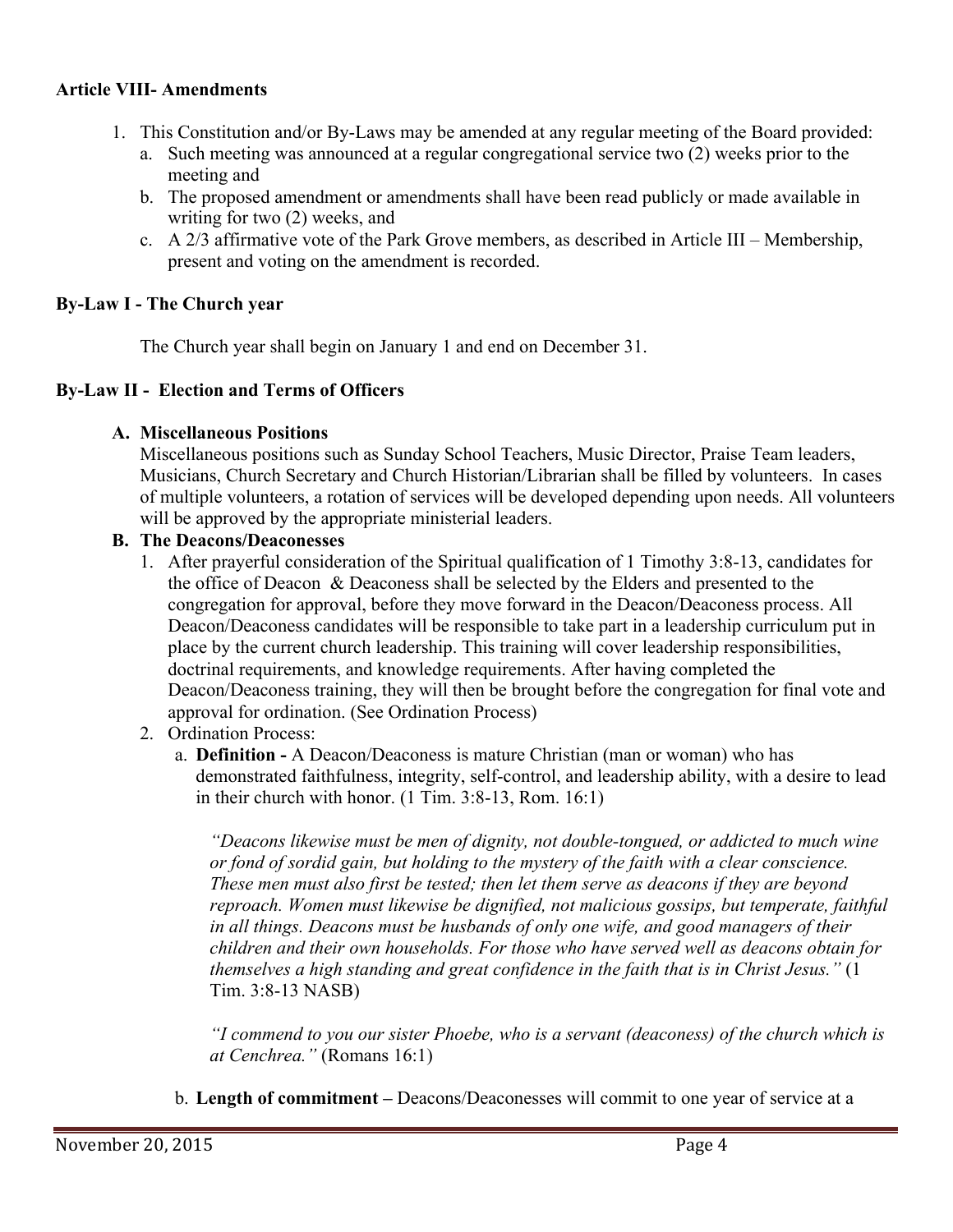time, with the ability to renew year-to-year contingent upon the approval of the congregation.

- c. **Requirements during tenure -** (1) Attendance of the monthly board meeting. (2) Regular Church attendance and actively involved in some form of small group ministry (ie. Sunday school, Home Group, Men/Women's study). (3) Serving for a number of hours per week as would be appropriate for their current ministerial role. (See Appendix A for distinction of Deaconess role.)
- d. **Applying -** Nomination by a Pastor/Elder, along with unanimous agreement by all the Pastors/Elders.
- e. **Requirements for confirmation -** (1) Doctrinal: Review (with teaching pastor) of the statement of beliefs and doctrines held by the leadership at Park Grove Christian Church and agreement with all such doctrines. (2) Congregational awareness: The individual will be brought before the congregation so that the church is aware that the individual is beginning the deacon process. The candidate can then move on to the next phase if no disqualifying charges are brought forth by the congregation. (3) Knowledge: Reading of three books. (4) Training: Participation and attendance of PGCC leadership curriculum.
- f. **Installment -** The pastoral leadership will present nominated deacons/deaconesses before the members of the church for final vote to confirm the person as deacon/deaconess. A vote equal to, or greater than, 80% is required for confirmation. If confirmed, the pastors/elders will lay hands on the individual and install them into the position of leadership.
- g. **Accountability -** If a deacon should begin to display consistent behavior that disqualifies them from their office, the Church Elders may call a special meeting to remove such an individual from their office. If the Elders fail to act, the members of the congregation may call a special meeting and vote to remove the individual with a vote of 80% or more.

# **C. The Pastors/Elders**

- 1. After prayerful consideration of Spiritual qualifications, of 1 Timothy 3:1-13 and Titus 1:5-9, candidates for the office of Elder shall be selected by the existing Elders and presented to the congregation for approval before they move forward in the Eldership process. All Elder candidates will be responsible to take part in a leadership curriculum put in place by the current church leadership. This training will cover leadership responsibilities, doctrinal requirements, and knowledge requirements. After having completed the Eldership training, they will then be presented to the congregation for final vote and approval for ordination. (See Ordination Process)
- 2. Ordination Process:
	- a. **Definition** A pastor/elder is a spiritually mature man who has clearly demonstrated strong character, has an obvious spiritual gifting and divine role of pastor/teacher, the mutual respect and esteem of the Christian community and outside community, strong loving leadership at home and in the church, as well as a commanding knowledge of the Bible and its doctrine with the ability to articulate it. Their primary responsibility and participation is the ministry of the word and discipleship of the Church. All other administrative responsibilities are secondary and should be recognized as such. (1 Tim. 3:1-7, Tit. 1:5-9, 1 Pt. 5:1-4)
		- *Spiritually mature* a man clearly led by the Holy Spirit, not by emotion, opinion, or pride; disciplined in prayer, worship and study.
		- *Mature man* We believe Scripture places men who submit to Christ's authority as head of his church in this place of spiritual leadership (1 Tim. 2:12-15)
		- *Strong character* a man who fights to master passion and desires, controls himself in being gentle and restraining harshness, wise in personal and leadership decisions, not financially motivated as well as a good financial steward, and neither divisive nor rebellious.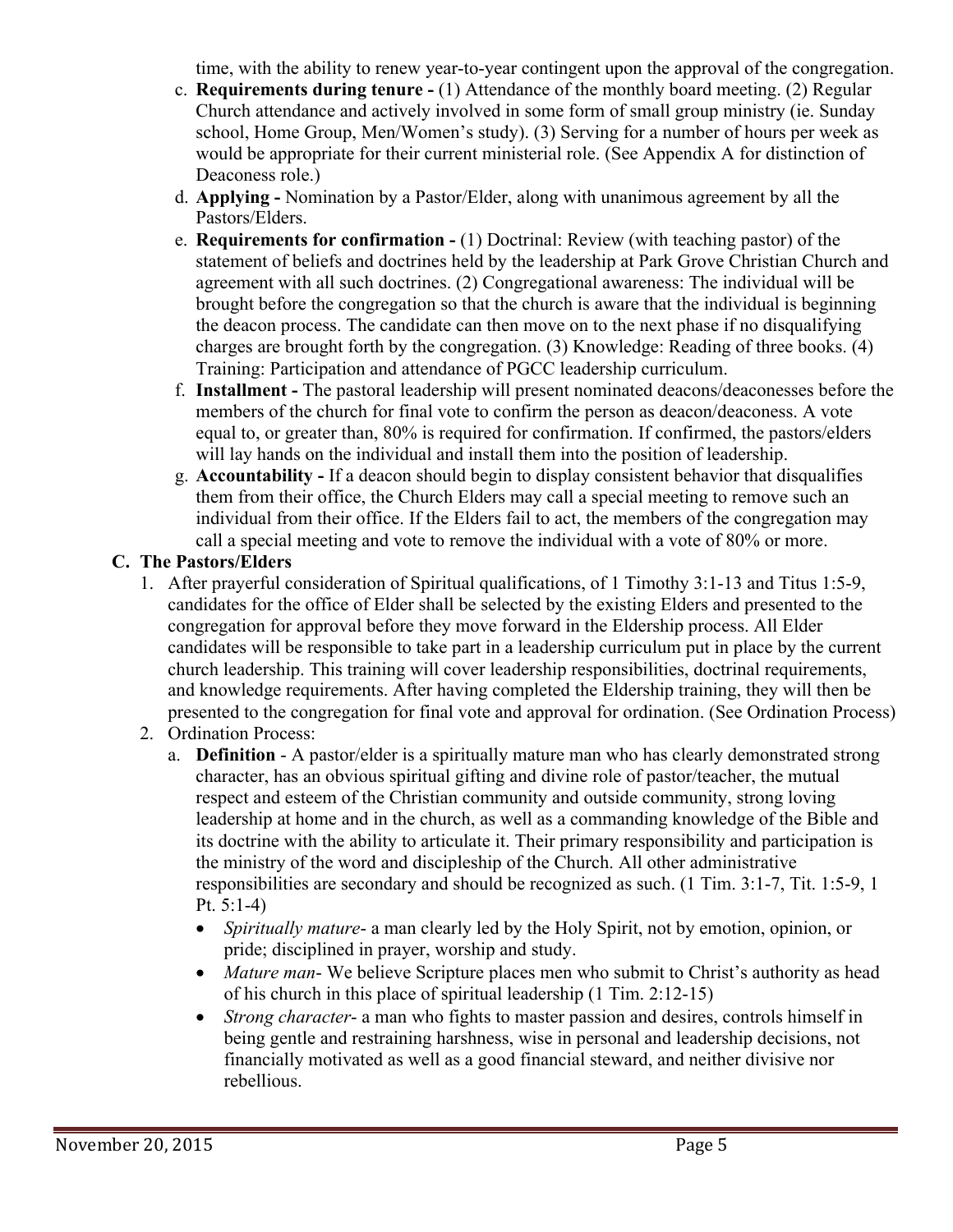- *Demonstrates the gift of pastor-teacher* A man who is able to teach and exercise care in his teaching for the congregation.
- *Respectable* A man who commands both the respect of the church and those outside the church.
- *Strong leader* This starts at home with his family and overflows naturally to decisions of the church.
- *Knowledge of doctrine* A man with a clear understanding and conviction to the major tenants of the faith. He is well-versed and aware of areas of disagreement, can clearly defend what he believes, while respecting the beliefs of those who may disagree with him over secondary matters of doctrine.
- b. **Application** If a man desires to pursue the pastorate he must first complete the deacon process, from which he will formally apply to the pastoral leadership to become a pastor/elder. If application is approved, he will be brought before the congregation and then enter a six month evaluation period (see below). This period of review may be terminated at any time or extended if the pastoral leadership needs more time or a possible disqualifying charge has been brought against the individual. The pastoral leadership is under no obligation to grant a request to become a pastor/elder.
- c. **Evaluation -** During the evaluation period, all candidates will be: (1) responsible to read *one* book on Christian doctrine and *one* on ministry, as selected by pastoral leadership; (2) expected to show consistent leadership in some form of discipleship ministry; (3) attend all meetings where elders are expected to be present; (4) show character that is consistent with the office of pastor/elder.
- d. **Installment -** Unanimous agreement by the pastoral leadership is required for the appointment of a pastor/elder. After the six month process of review has been completed, and all the pastoral leadership is in agreement, the candidate will be brought before the congregation for vote. A vote of 85% or greater is required for a man to receive the office of pastor/elder. After the candidate has been voted in, the current pastoral team will lay hands on the individual and install him into this position.
- e. **Accountability -** The pastors/elders share peer to peer accountability. However, if a pastor should ever disqualify himself, and the other leaders are not appearing to deal with the individual properly, the members of PGCC can choose to remove the individual by a vote of 85% or more.

# **D. Ministry of Officers**

Ministry of all officers, Pastors/Elders and Deacons/Deaconesses, shall be reviewed each year and any who are unwilling to fulfill the responsibilities of their office shall be relieved of the office and duties thereof.

# **E. Honorary Officers**

Officers of advanced age or infirm health, whose service and dedication to the church merits honor, may be retired from active responsibility. Such honorary officers shall be designated Elder Emeritus or Deacon/Deaconess Emeritus.

# **By-Law III – Duties of Officers**

- **A.** The Pastors/Elders shall promote the welfare and growth of the Church;
	- 1. Give spiritual oversight to the members of the congregation.
	- 2. Participate in visitation of the sick and shut-in.
	- 3. Be concerned for the morally delinquent and the spiritually indifferent.
	- 4. Give prayerful concern for policies that will enhance the mission of the church.
	- 5. Encourage by example and word the missionary stewardship of the Church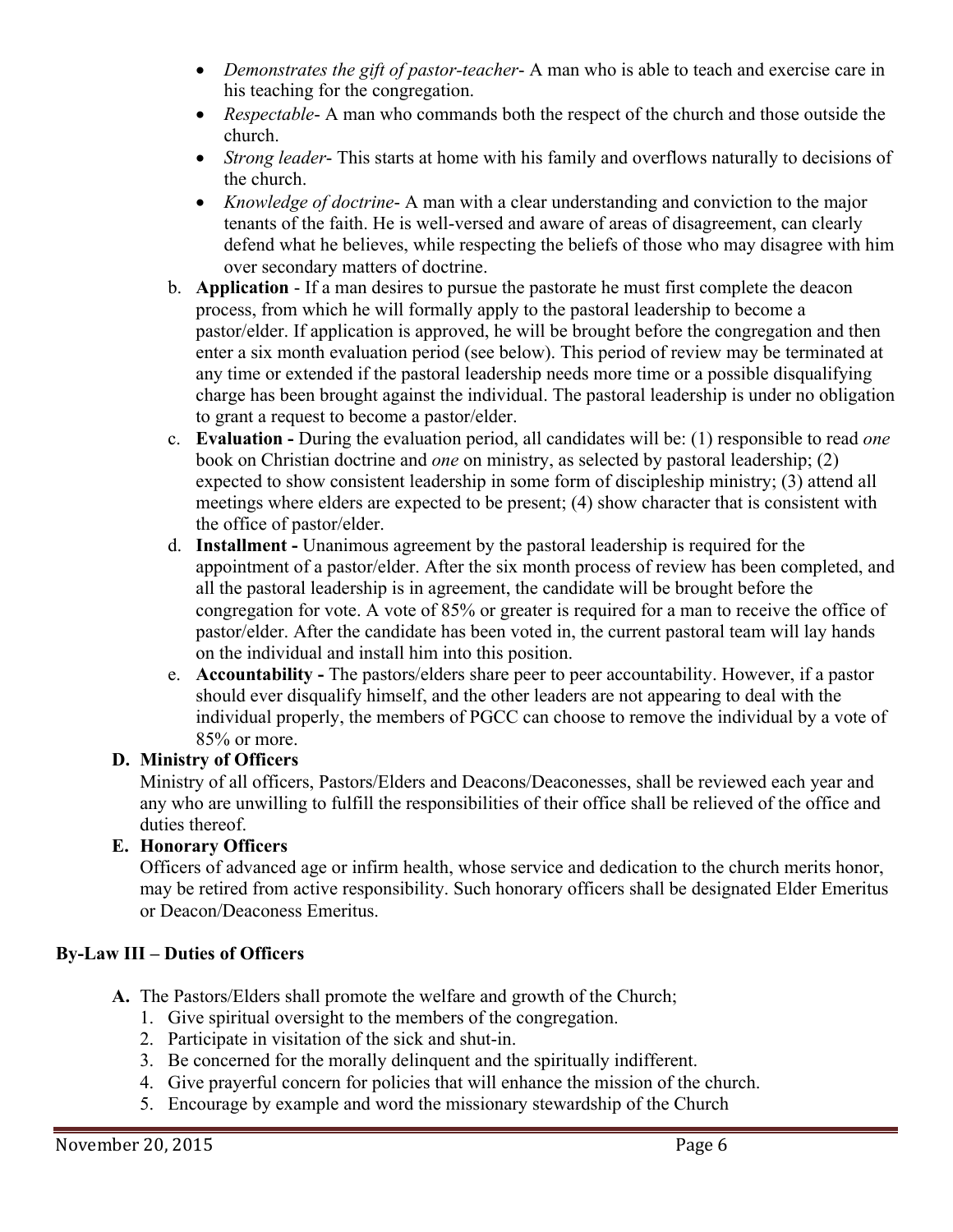- 6. Serve at the Communion Table and perform all duties of a servant of the Lord.
- 7. Provide faithful attention and attendance in all activities and Church functions.
- 8. Be responsible to carry out any disciplinary procedures as they come up.
- 9. Be expected to take part and lead discipleship ministries outside of the Sunday morning gathering.
- 10. Guard against doctrinal error and insure that biblical doctrines are being taught.
- **B.** The Deacons/Deaconesses shall promote the welfare and growth of the Church.
	- 1. Participate in Holy Communion meditation and service, including providing communion service to members who are shut-in or suffering long-term illness.
	- 2. Assist in receiving the offerings.
	- 3. Assist in visitation and ministry to the needy.
	- 4. Perform all other duties as may be assigned.
	- 5. Practice faithful attendance in all Church programs and activities.
- **C.** General Board of Officers
	- 1. The Chairman of the Board shall preside and fulfill the usual duties of the office.
	- 2. The Vice-Chairman of the Board shall fulfill the usual duties of the office.
	- 3. The Secretary of the Board shall fulfill all duties of the office.
		- a. Record the minutes of all Board meetings, distribute copies to all.
		- b. Board members and enable access to minutes for public information.
	- 4. The Treasurer/Clerk of the Church Board shall fulfill all duties of the office.
		- a. Serve as custodian of the General Fund of the church.
		- b. Receive, record, and deposit all funds in the proper church account.
		- c. Keep a record of all individual contributions.
		- d. Disburse all funds for which responsible.
		- e. Make regular financial reports to the Board and post for public information.
	- 5. The Church Secretary shall fulfill all usual duties of the office;
		- a. Maintain a complete record of the Church membership, including date and manner of union with the Church.
		- b. Maintain a complete record of all baptisms, membership transfers, births, deaths, and weddings of members of the Church.
		- c. Maintain a record of memorials presented to the Church.
		- d. Issue letters of demit to those transferring membership to another Church.
	- 6. The Church Historian shall fulfill all usual duties of the office.
		- a. Collect and preserve pictures and materials of historical interest to our congregation.

# **By-Law IV - Teaching/Vision Pastor**

# **A. Responsibilities:**

- 1. Expected to take part in carrying out the responsibilities of the other Pastor/Elders (See Duties of Officers)
- 2. Be the primary Sunday morning teacher and preacher.
- 3. Develop discipleship structures for the Church.
- 4. Assure that all service are being conducted in a way to foster growth and deeper intimacy with the Lord.
- 5. Work closely with the rest of the pastors/elders in promoting spiritual growth in the Church.
- 6. Guide the Church by casting "vision" for the future direction of the Church.
- **B. Selection of the Teaching/vision pastor:** (From Outside the Congregation)
	- 1. A Pulpit Committee of not less than five (5) congregational members shall be nominated by the Board and elected by the congregation. It is preferred that elders and deacons not serve on this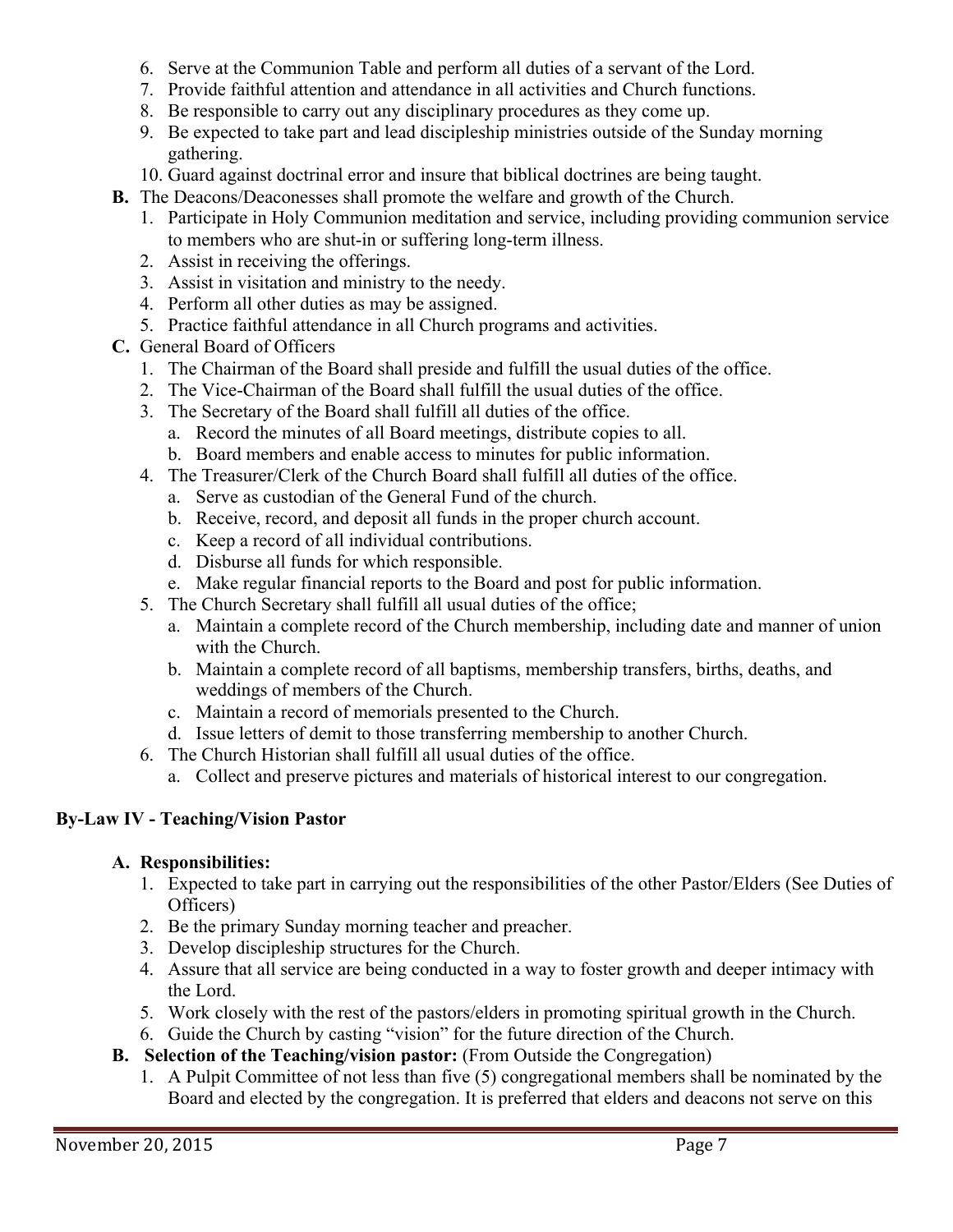committee if sufficient members of the congregation are available. A Chairman will be appointed by the Board and this person may, or may not, be a member of the elected Committee. This Committee will be charged with the responsibility of soliciting resumes and recommending a prospective Teaching/Vision Pastor to the General Board.

- 2. The Board shall consider the recommendation of the Pulpit Committee and, if approved, the prospective Teaching/Vision Pastor shall be presented for consideration to the congregation.
- 3. The Pulpit Committee and members of the Board may consider any and all prospective candidates, but it shall be the policy of the church, that only one candidate at a time be presented to the congregation for approval or disapproval.
- 4. A recommendation to the congregation must be approved by at least 85% of the members present and voting in a regular or special business meeting of the congregation before an offer may be extended to that candidate.

#### **By-Law V – Marriage Policy**

Marriage is a union ordained by God. It was first instituted by God in the early chapters of Genesis, codified in the Levitical law, the Old Testament prophets compared it to a relationship between God and his people, examples of it are in the historical narratives, and, the wisdom literature discusses the unique unity of this relationship. Jesus explained the original intention and core elements of marriage, and several New Testament Epistles give explicit instructions on this union. Marriage is a typology of Christ and the Church. As such, the Church views marriage as a profound spiritual institution established by God. (See Appendix B – Expanded Explanations, Statement on Marriage) Due to the importance of marriage in the biblical witness, this church adopts the following policy.

Because God has ordained marriage and defined it as the covenant relationship between a man, a woman, and Himself, PGCC will only recognize marriages between a biological man and a biological woman. Further, the pastors/elders/clergy and staff of PGCC shall only participate in weddings and solemnize marriages between one man and one woman. Finally, the facilities and property of PGCC shall only host weddings between one man and one woman.

# **A. Clergy:**

- 1. Only duly ordained clergy shall officiate at marriage ceremonies conducted on church property.
- 2. Clergy employed by the church shall be subject to dismissal and/or loss of ordination for officiating a marriage ceremony that does not comply with this policy.

# **B. Applicants:**

- 1. Applicants wishing to have a ceremony performed by a member of the clergy employed by the church, or to use the church facilities, shall affirm their agreement with the moral and doctrinal standards of the Church. Recognizing that if they choose to embrace a lifestyle not consistent with the moral teachings of Scripture, application may be denied.
- 2. If a wedding is to be performed by a pastor of PGCC, the applicants shall receive a minimum 8 hours of premarital counseling by clergy or counselors employed by the church or other persons who, in the sole opinion of the pastoral staff of the church, have appropriate training, experience, and spiritual understanding to provide such counseling.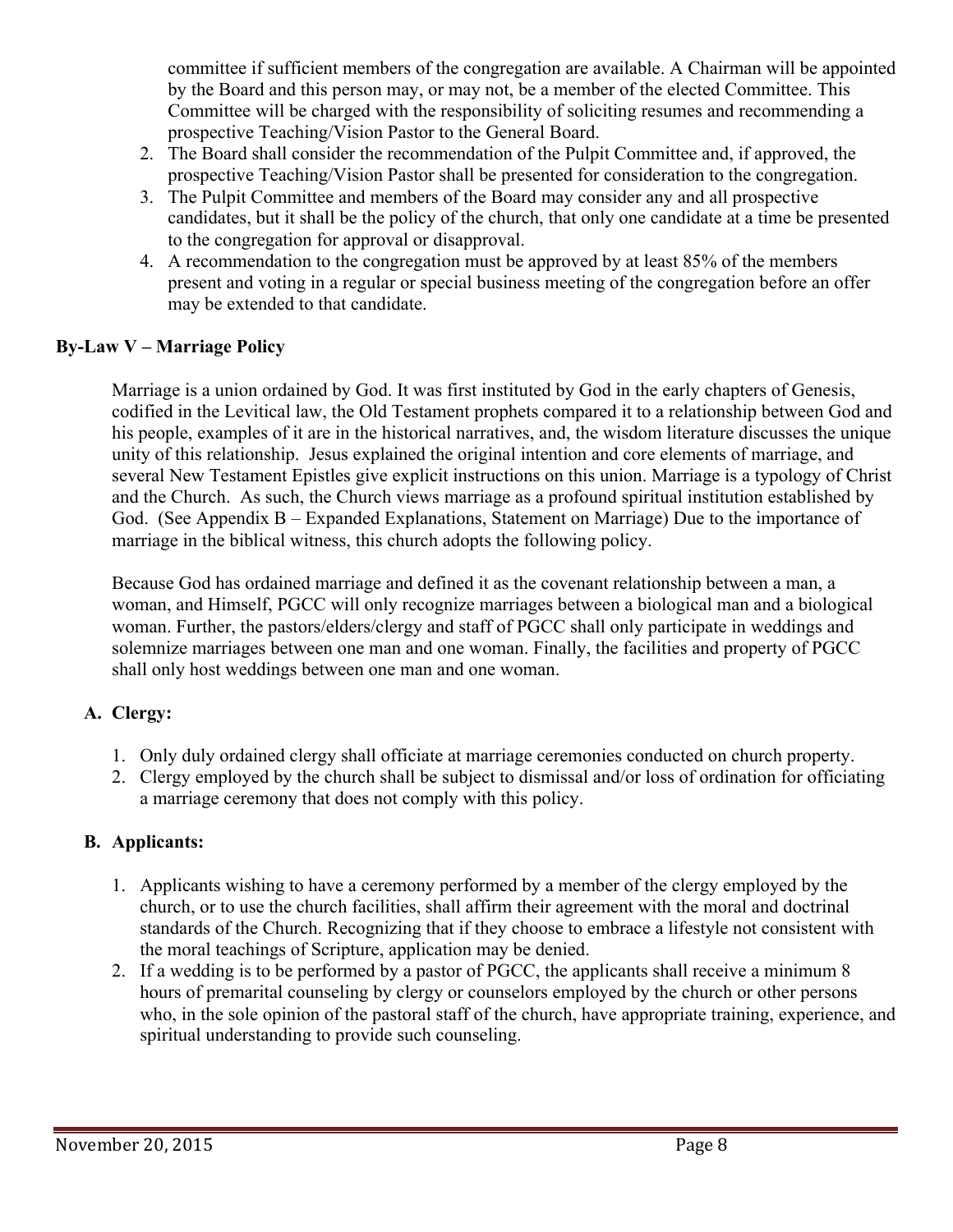# **By-Law VI – Facility Use Policy**

- **A.** Any marriage performed on church premises shall be officiated by a member of the clergy.
- **B.** Clergy officiating marriage ceremonies on church premises, whether or not employed by the church, shall affirm their agreement with the marriage policies and procedures of PGCC.
- **C.** The clergy assigned by the church to implement the procedures contained in this Marriage Policy may, in his or her sole discretion, decline to make church facilities available for, and/or decline to officiate at, a ceremony when, in his judgment, there are significant concerns that one or both of the applicants may not be qualified to enter into the sacred bond of marriage for doctrinal, moral or legal reasons.
- **D.** Those who rent the facility for the purpose of a wedding ceremony will be charged \$100 for the use of the sanctuary, and \$50 for the use of the fellowship hall. Those who rent the fellowship hall for purposes other than a wedding will be charged \$50.
- **E.** Those who are members in good standing may use the Church building free of charge.
- **F.** It is the responsibility of those using the facility, to make sure that it is properly cleaned up afterwards, and everything is put back in order.
- **G.** Alcoholic beverages may not be served or consumed on Church premises.
- **H.** Use of tobacco products must be done outside and away from the doors of the facility.
- **I.** All persons requesting use of the facility for any purpose shall complete a Facility Use Agreement (See Appendix E) and submit it to the Board for approval.
- **J.** All requests for use of the Church facilities must be approved by the Board.

#### **By-Law VII – Discipline** (See Appendix B – Expanded Explanations, Statement on Discipline)

- **A.** It shall be the basic purpose of Park Grove Christian Church to emphasize to its members that every reasonable measure will be taken to assist any troubled member. The pastors/elders, and deacons are available for counsel and guidance. Redemption rather than punishment should be the guideline which governs the attitude of one member toward another.
- **B.** Should some serious condition exist which would cause a member to become a liability to the general welfare of the church, every reasonable measure will be taken by the pastors/elders and deacons to resolve the problem. All such proceedings shall be pervaded by a spirit of Christian kindness and forbearance. But, finding that the welfare of the church will best be served by the exclusion of the member, a quorum of the board may take this action by a 2/3 vote of the members present for this purpose; and the board may proceed to declare the offender to be no longer in the membership of the church.
- **C.** The board may after due notice and hearing, terminate the active membership after one year of nonresidence or for one year of consistently failing to worship with the church.
- **D.** Any person whose membership has been terminated may, upon his/her request and evidence of his/her repentance and reformation, be restored to membership by a majority vote of the church membership.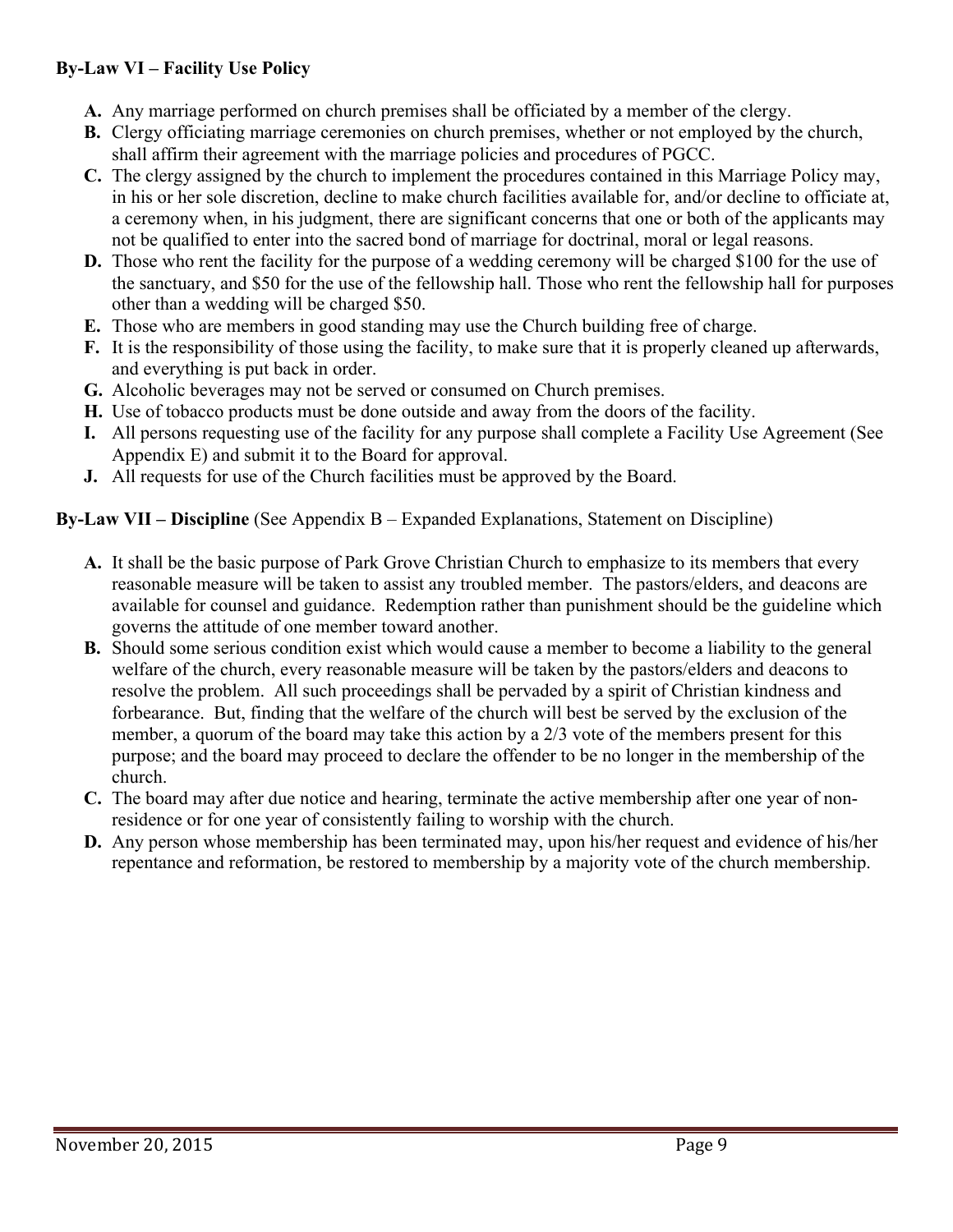# **Appendix A – Definition of Terms**

**PGCC** – Park Grove Christian Church

**Pastor/Elder** – Any person in the ordained position of pastoral leadership of the church.

**Teaching/Vision Pastor** – The person generally recognized with the title of Lead Pastor, Minister, etc. having the unique responsibility of primary figurehead as well as teaching/nurturing of the congregation (flock) and providing vision/direction for the future of the church.

**Deaconess** – A woman in the role of Deaconess will fulfill the same role as Deacon, within the guidelines outlined in I Timothy 2:12, limiting her authority to that being over women and children. This does not, however, exclude a Deaconess from leading adult group studies that include men and women.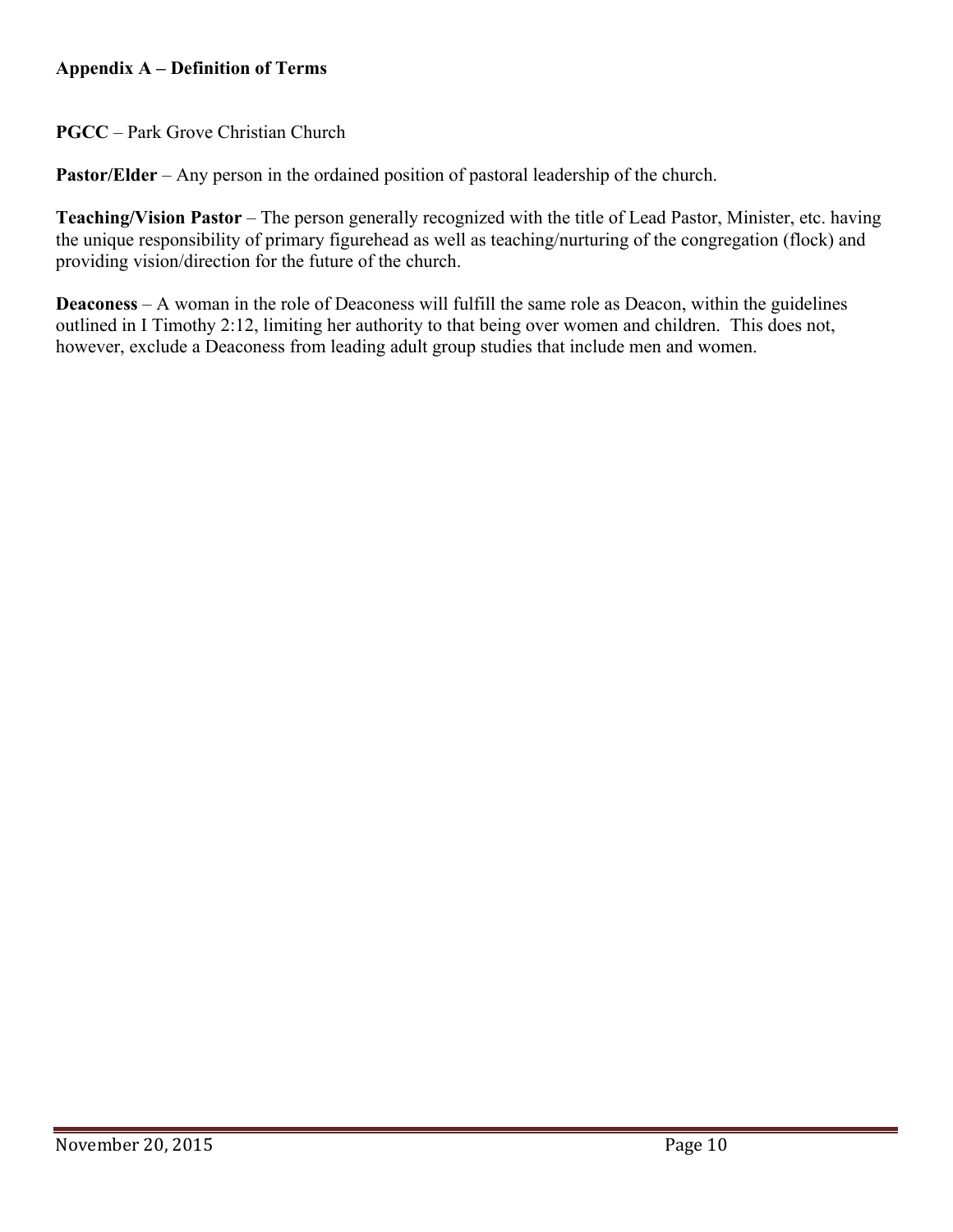# **Appendix B – Expanded Explanations**

## **Statement on Marriage, Gender, and Sexuality**

We believe that God wonderfully and immutably creates each person as male or female. These two distinct, complementary genders together reflect the image and nature of God. (Gen 1:26-27.) Rejection of one's biological sex is a rejection of the image of God within that person.

We believe that the term "marriage" has only one meaning: the uniting of one man and one woman in a single, exclusive union, as delineated in Scripture. (Gen 2:18-25.) We believe that God intends sexual intimacy to occur only between a man and a woman who are married to each other. (1 Cor 6:18; 7:2-5; Heb 13:4.) We believe that God has commanded that no intimate sexual activity be engaged in outside of a marriage between a man and a woman.

We believe that any form of sexual immorality (including adultery, fornication, homosexual behavior, bisexual conduct, bestiality, incest, and use of pornography) is sinful and offensive to God. (Matt 15:18- 20; 1 Cor 6:9-10.)

We believe that in order to preserve the function and integrity of PGCC as the local Body of Christ, and to provide a biblical role model to the PGCC members and the community, it is imperative that all persons employed by PGCC in any capacity, or who serve as volunteers, agree to and abide by this Statement on Marriage, Gender, and Sexuality. (Matt 5:16; Phil 2:14-16; 1 Thess 5:22.)

We believe that God offers redemption and restoration to all who confess and forsake their sin, seeking His mercy and forgiveness through Jesus Christ. (Acts 3:19-21; Rom 10:9-10; 1 Cor 6:9-11.)

We believe that every person must be afforded compassion, love, kindness, respect, and dignity. (Mark 12:28-31; Luke 6:31.) Hateful and harassing behavior or attitudes directed toward any individual are to be repudiated and are not in accord with Scripture nor the doctrines of PGCC.

# **Statement on Church Discipline**

The threefold purpose of church discipline is to glorify God by maintaining purity in the local church (1 Cor 5:6), to edify believers by deterring sin and promoting purity (1 Tim 5:20), and to promote the spiritual welfare of the offending believer by calling him or her to return to a biblical standard of doctrine and conduct (Gal 6:1).

The Lord Jesus Christ has entrusted the local church with the authority and responsibility to discipline members for flagrant sin or serious doctrinal error, with the goal of the restoration of the offender. This discipline is entrusted to the Pastoral Leadership and is to follow the biblical pattern as set forth in Matthew 18:15-20; 1 Corinthians 5; 2 Corinthians 2:7-8; Galatians 6:1; 2 Thessalonians 3:6; Titus 3:10- 11; and 2 John 7-11. Any member of this church who practices or affirms a doctrine or conduct that, in the judgment of the Pastoral Leadership, is opposed to the teaching of the Word of God, or is threatening to the testimony of this church, or is divisive to the body, shall be subject to church discipline.

Discipline will follow the said biblical pattern, and is an effort to bring the individual to repentance and protect the church from unrepentant sin. Discipline may involve exclusion from participation in ministry and communion, as well as dismissal from the membership and fellowship of this church. An individual may be disciplined by the Pastoral Leadership short of dismissal from the fellowship, as they deem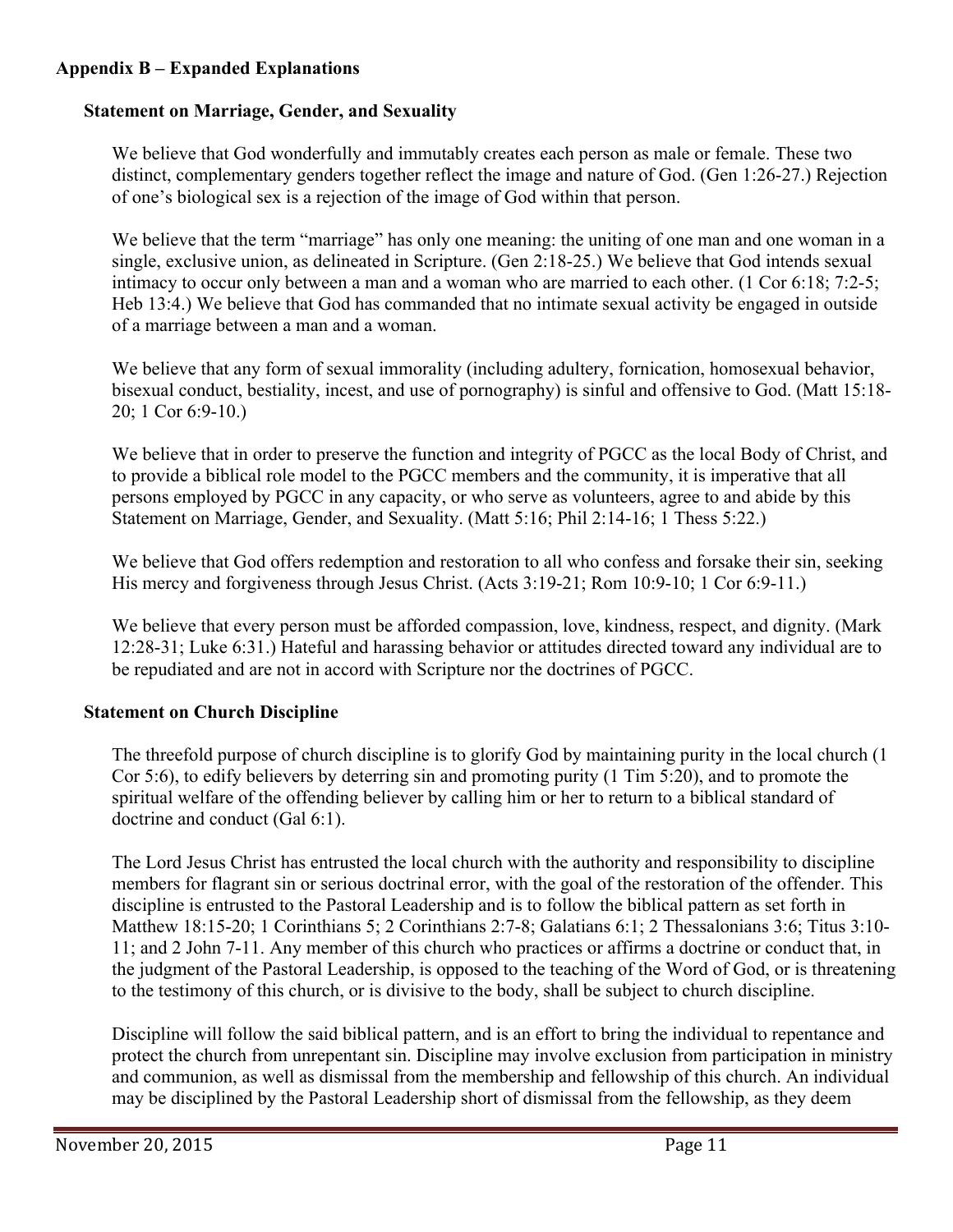appropriate for the specific circumstance (for example, an individual may remain in certain circumstances a member of this church but be denied the privilege of serving in a particular ministry). The Pastoral Leadership, as is required by Scripture, may report to the congregation the names of those who have lost membership by reason of church discipline, and the reason for that discipline, as described in Matthew 18:15-20.

#### **Statement on Mediation**

Lawsuits between believers, or threats of lawsuits between believers, are a matter of grave concern for the church, are contrary to biblical and church teaching, and mediation is an effort to resolve disputes in a biblical fashion. (1 Cor 6: 1-7.) Members of the church agree to submit any legal dispute within the church for mediation before a mutually agreed-upon mediator, or if none can be agreed upon, one selected by the Pastoral Leadership.

#### **Statement on Life**

We believe that all human life is sacred and created by God in His image. Human life is of inestimable worth in all its dimensions, including pre-born babies, the aged, the physically or mentally challenged, and every other stage or condition from conception through natural death (including death due to natural causes when then a "do not resuscitate" election has been made). We are therefore called to defend, protect, and value all human life. (Ps 139.)

#### **Statement of Final Authority on Matters of Faith and Conduct**

The statement of faith does not exhaust the extent of our beliefs. The Bible itself, as the inspired and infallible Word of God that speaks with final authority concerning truth, morality, and the proper conduct of mankind, is the sole and final source of all that we believe. For purposes of PGCC's faith, doctrine, practice, policy, and discipline, our Pastoral Leadership is the church's final interpretive authority on the Bible's meaning and application.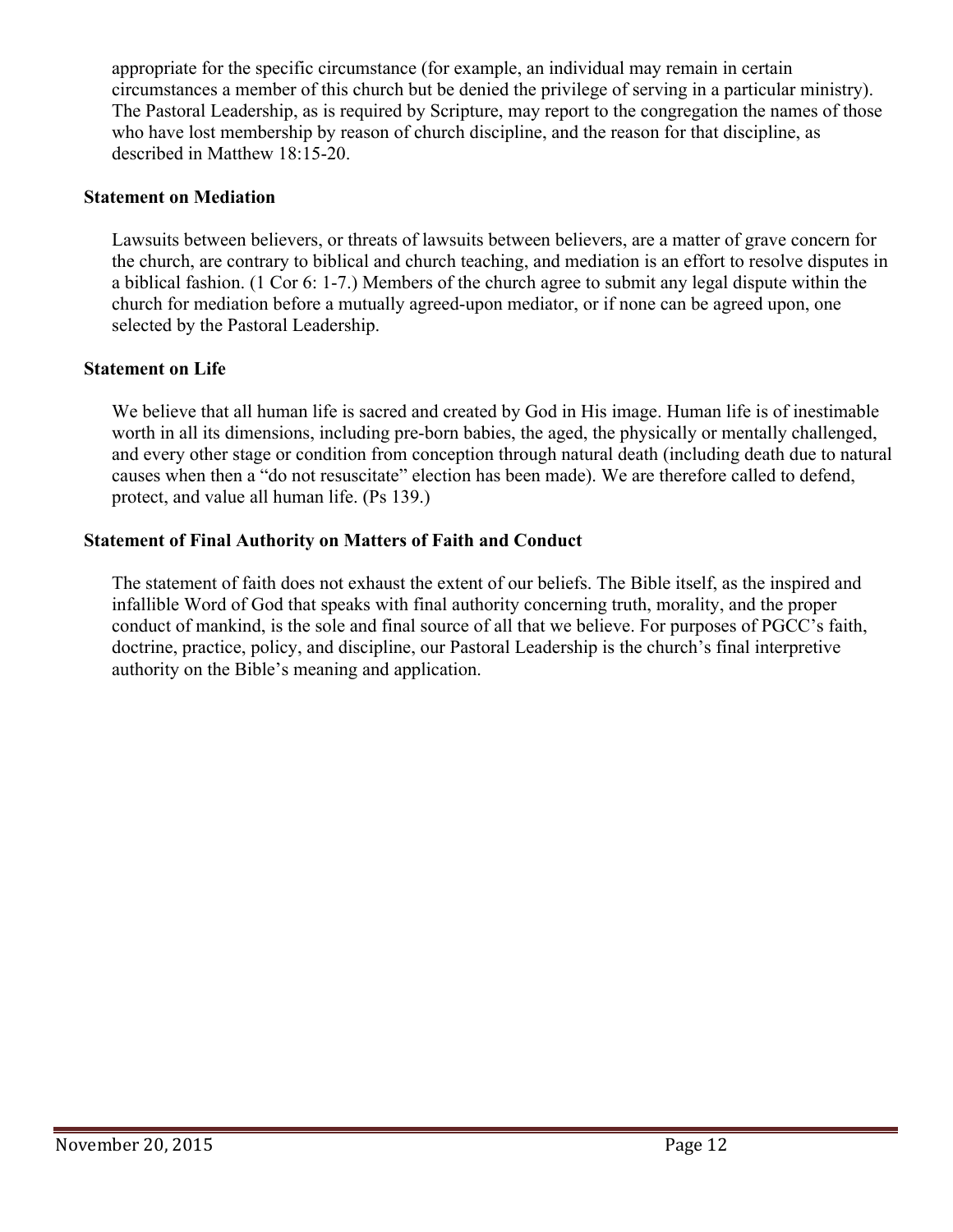# **Appendix C – Pastoral Doctrinal Distinctives**

The following is a list of distinctive beliefs held by the current Lead Pastor of Park Grove Christian Church, Jacob "Jack" Coultas. Where there is disagreement regarding these areas of belief they will be handled with love and respect and should be no cause for division among the body of Christ.

- **1. Perseverance of the Saints:** Only those who persevere as Christians and remain in the "faith" should expect to receive access into paradise. Those who are truly regenerated and made "sons of God" will continue in the faith to the end and that should be made evident in their lives. Those who choose to leave the faith by apostasy, denial of sound biblical doctrine, or a lifestyle of unrepentant sin, should have no assurance of their salvation. Those who claim Christ and live outside of the bounds of scripture should expect discipline and/or correction from God as their loving Father. **(Matt. 24:13, 1 John 2:3-6 & 19 & 29, Heb. 12:4-11, 1 Cor. 11:29-32, Heb. 10:26-31)**
- **2. Continuation of all Spiritual Gifts:** All the gifts of the Spirit are present and active in the Church today. Including gifts such as prophecy, healings and tongues. Yet, no revelatory gift such as "prophecy" will ever trump or supersede what is written in the bible. The gift can be "fallible" through the miss interpretation of the revelation given to the speaker. Healing should be prayed for and expected, but should never be seen as a sign or test of faith, and the sober reality that all will eventually die should be remembered. Tongues' primary purpose is for the edification of the speaker in private prayer and praise and should only be used in the gathered assembly when a gift of "interpretation" is present. The use of supposed spiritual manifestation to "interrupt" the normal Church service is inappropriate and will be guarded against. **(1 Corinthians 12-14)**
- **3. Baptism by Immersion:** All those who profess faith in Christ must personally and voluntarily be baptized by immersion into water. It is an ordinance given by our Lord, and should be administered shortly after profession of faith in Christ has been made. It is not the point at which Salvation occurs, but is the inaugural act through which a believer identifies himself outwardly with the inward reality of the Spiritual baptism that has taken place inside of him. By which the Spirit cleansed, regenerated, justified, sanctified and placed the individual into Christ. **(Matt. 28:18-20, Rom. 6, Acts 10:44-48 & 11:15-17, 1 Cor. 12:13, Titus 3:5)**
- **4. Preeminence of the Word:** The word of God will be held in the highest honor. The primary teaching from the pulpit will consist of studies taken directly from the Holy Scriptures. All other discipleship ministries in the Church should have a foundation in the word of God and should not depart from that. Study materials with a strong base in the word can and should be utilized in the leading of different discipleship ministries. **(1 Tim. 3:16)**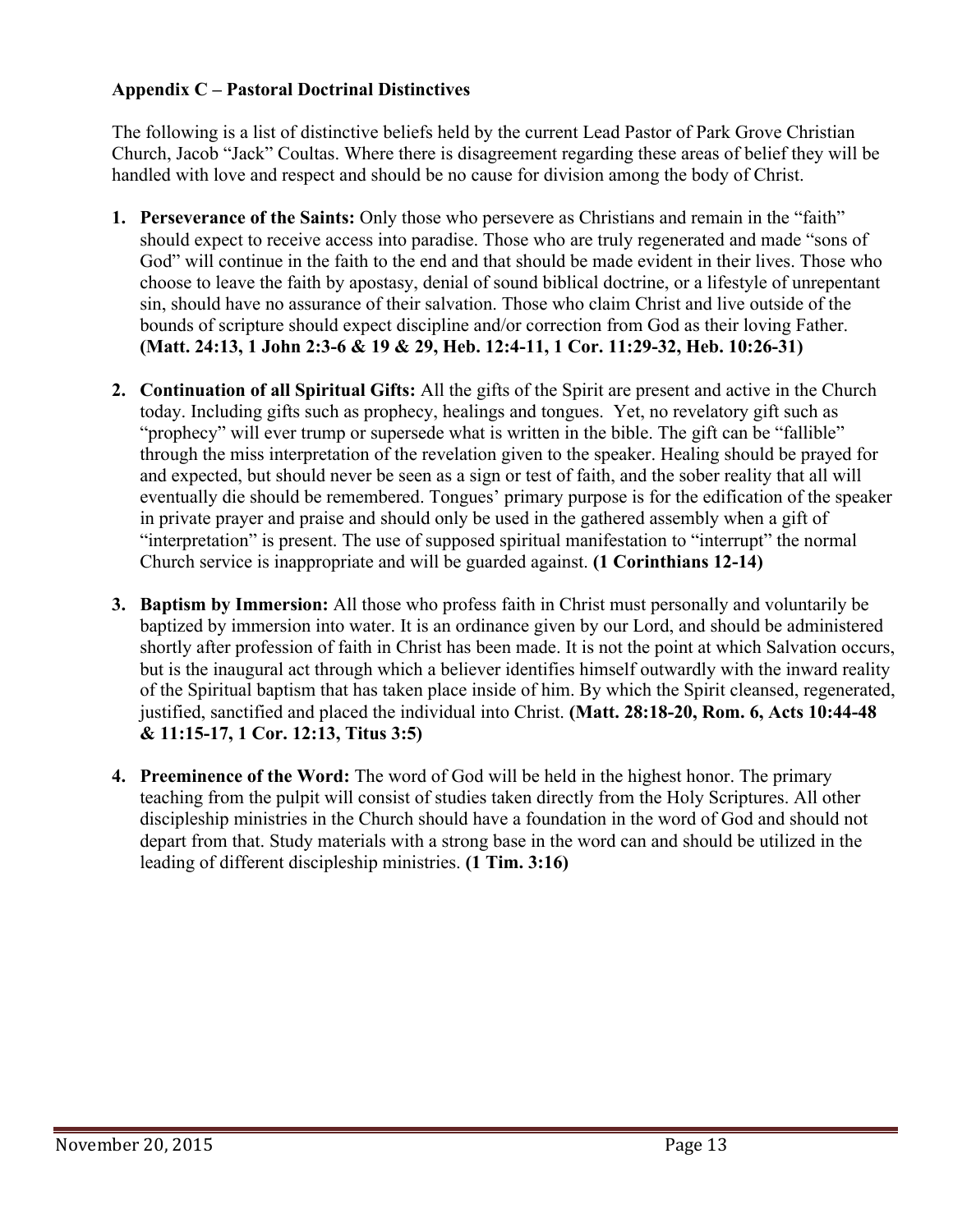# **Park Grove Christian Church Membership Agreement**

We believe that to carry on the religious mission of the church, to preserve the function and integrity of the church as the local Body of Christ, and to provide a biblical role model to the church members and the community, it is imperative that all persons who associate with the church as members should abide by and agree to the following statements and conduct themselves in accordance with them.

# **A. Statement of Faith** \_\_\_\_\_\_\_ (Initial)

The following doctrines are fundamental beliefs held by "biblically-conservative" evangelical Christians all across the world. These are key tenants of the Christian faith, and bring unity of belief to the local congregation and unity of belief among believers across many different denominational lines. Belief in these key doctrines of Christianity is essential for all who profess to be members of Park Grove Christian Church.

- 1. We believe the Bible to be the inspired, the only infallible, authoritative Word of God, and inerrant in the original writings.  $(2$  Pet. 1:20-21 & 2 Tim. 3:16)
- 2. We believe in the Trinity: That there is one God, eternally existent in three persons, all who are equally God, God the Father, God the Son and God the Holy Spirit. (2 Cr. 13:14, Titus 1:4, Col. 2:9, 2 Cr. 3:17)
- 3. We believe in the eternal deity of our Lord Jesus Christ (He was, is and always will be, God), in His virgin birth, in His sinless life, in His miracles, in His vicarious and atoning death through His shed blood, in His bodily resurrection, in His ascension to the right hand of the Father, and in His personal return in power and glory, to rule and reign, and to judge the living and the dead. (Titus 2:13, 2 Cr. 5:21, Mt. 1:23, 1 Jn. 3:5, Ac. 2:22 & 30-33, Ac 1:9-11, Rv. 20:11-15)
- 4. We believe that mankind is lost, sinful and must be saved; and that mankind's only hope of redemption is through faith alone in the shed blood of Jesus Christ, the Son of God. (Rm. 3:23, 6:23, Gal. 3:13)
- 5. We believe in the present ministry of the Holy Spirit by whose indwelling the Christian is empowered to live a Godly life, and to serve Christ through various Spiritual gifts. (Gal. 5:16-24, 1 Cor. 12-14)
- 6. We believe in the resurrection of both the saved and the unsaved, they that are saved unto the resurrection of life and they that are unsaved unto the resurrection of damnation. (Rv. 20:11-15)
- 7. We believe that there are two ordinances given by the Lord Jesus Christ by which we celebrate his sacrifice. Baptism: The inaugural act by which a new believer identifies themselves physically with the death burial and resurrection of Christ, through immersion in water. Communion: The act of eating bread, and drinking wine (juice) in order to remember the broken body and shed blood of Christ on the cross. (Rom. 6:4, 1 Cor. 11:23-26)
- 8. We believe that God wonderfully and immutably creates each person as male or female, and that these two distinct, complementary genders together reflect the image and nature of God. We believe that God created marriage to be exclusively the union of one man and one woman, and that intimate sexual activity is to occur exclusively within that union. (Gen 1:26-27 and Gen 2:22-24) (See Appendix B – Expanded Explanations)
- 9. We believe that all human life is sacred and created by God in His image. Human life is of inestimable worth in all its dimensions, including pre-born babies, the aged, the physically or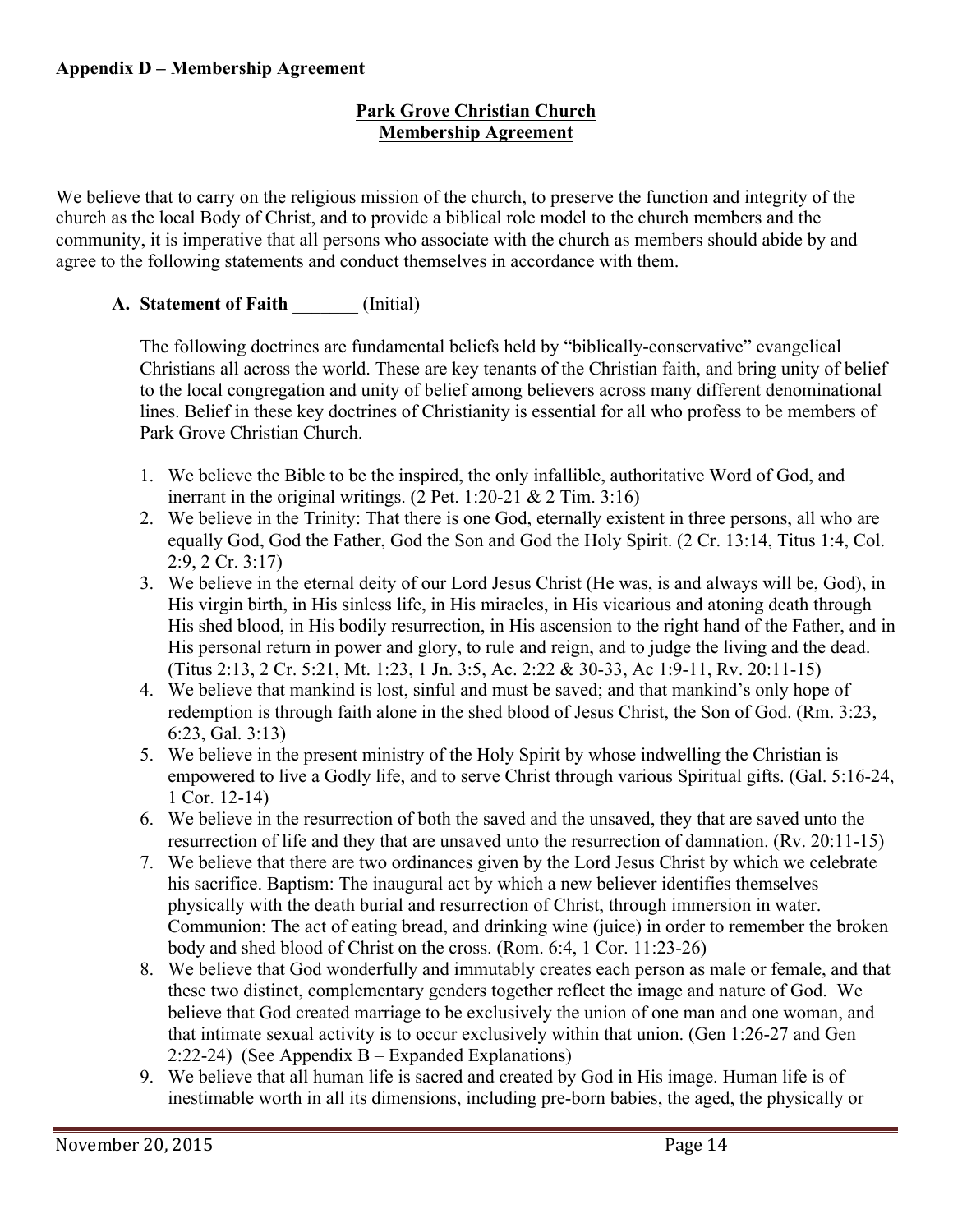mentally challenged, and every other stage or condition from conception through natural death. We are therefore called to defend, protect, and value all human life. (Ps 139)

10. We believe in the spiritual unity of believers in our Lord Jesus Christ. (Jn. 17:20-21)

# **B. Statement on Marriage, Gender, and Sexuality** \_\_\_\_\_\_\_ (Initial)

We believe that God wonderfully and immutably creates each person as male or female. These two distinct, complementary genders together reflect the image and nature of God. (Gen 1:26-27.) Rejection of one's biological sex is a rejection of the image of God within that person.

We believe that the term "marriage" has only one meaning: the uniting of one man and one woman in a single, exclusive union, as delineated in Scripture. (Gen 2:18-25.) We believe that God intends sexual intimacy to occur only between a man and a woman who are married to each other. (1 Cor 6:18; 7:2-5; Heb 13:4.) We believe that God has commanded that no intimate sexual activity be engaged in outside of a marriage between a man and a woman.

We believe that any form of sexual immorality (including adultery, fornication, homosexual behavior, bisexual conduct, bestiality, incest, and use of pornography) is sinful and offensive to God. (Matt 15:18-20; 1 Cor 6:9-10.)

We believe that in order to preserve the function and integrity of PGCC as the local Body of Christ, and to provide a biblical role model to the PGCC members and the community, it is imperative that all persons employed by PGCC in any capacity, or who serve as volunteers, agree to and abide by this Statement on Marriage, Gender, and Sexuality. (Matt 5:16; Phil 2:14-16; 1 Thess 5:22.)

We believe that God offers redemption and restoration to all who confess and forsake their sin, seeking His mercy and forgiveness through Jesus Christ. (Acts 3:19-21; Rom 10:9-10; 1 Cor 6:9-11.)

We believe that every person must be afforded compassion, love, kindness, respect, and dignity. (Mark 12:28-31; Luke 6:31.) Hateful and harassing behavior or attitudes directed toward any individual are to be repudiated and are not in accord with Scripture nor the doctrines of PGCC.

# **C. Statement on Church Discipline** \_\_\_\_\_\_\_ (Initial)

The threefold purpose of church discipline is to glorify God by maintaining purity in the local church (1 Cor 5:6), to edify believers by deterring sin and promoting purity (1 Tim 5:20), and to promote the spiritual welfare of the offending believer by calling him or her to return to a biblical standard of doctrine and conduct (Gal 6:1).

The Lord Jesus Christ has entrusted the local church with the authority and responsibility to discipline members for flagrant sin or serious doctrinal error, with the goal of the restoration of the offender. This discipline is entrusted to the Pastoral Leadership and is to follow the biblical pattern as set forth in Matthew 18:15-20; 1 Corinthians 5; 2 Corinthians 2:7-8; Galatians 6:1; 2 Thessalonians 3:6; Titus 3:10-11; and 2 John 7-11. Any member of this church who practices or affirms a doctrine or conduct that, in the judgment of the Pastoral Leadership, is opposed to the teaching of the Word of God, or is threatening to the testimony of this church, or is divisive to the body, shall be subject to church discipline.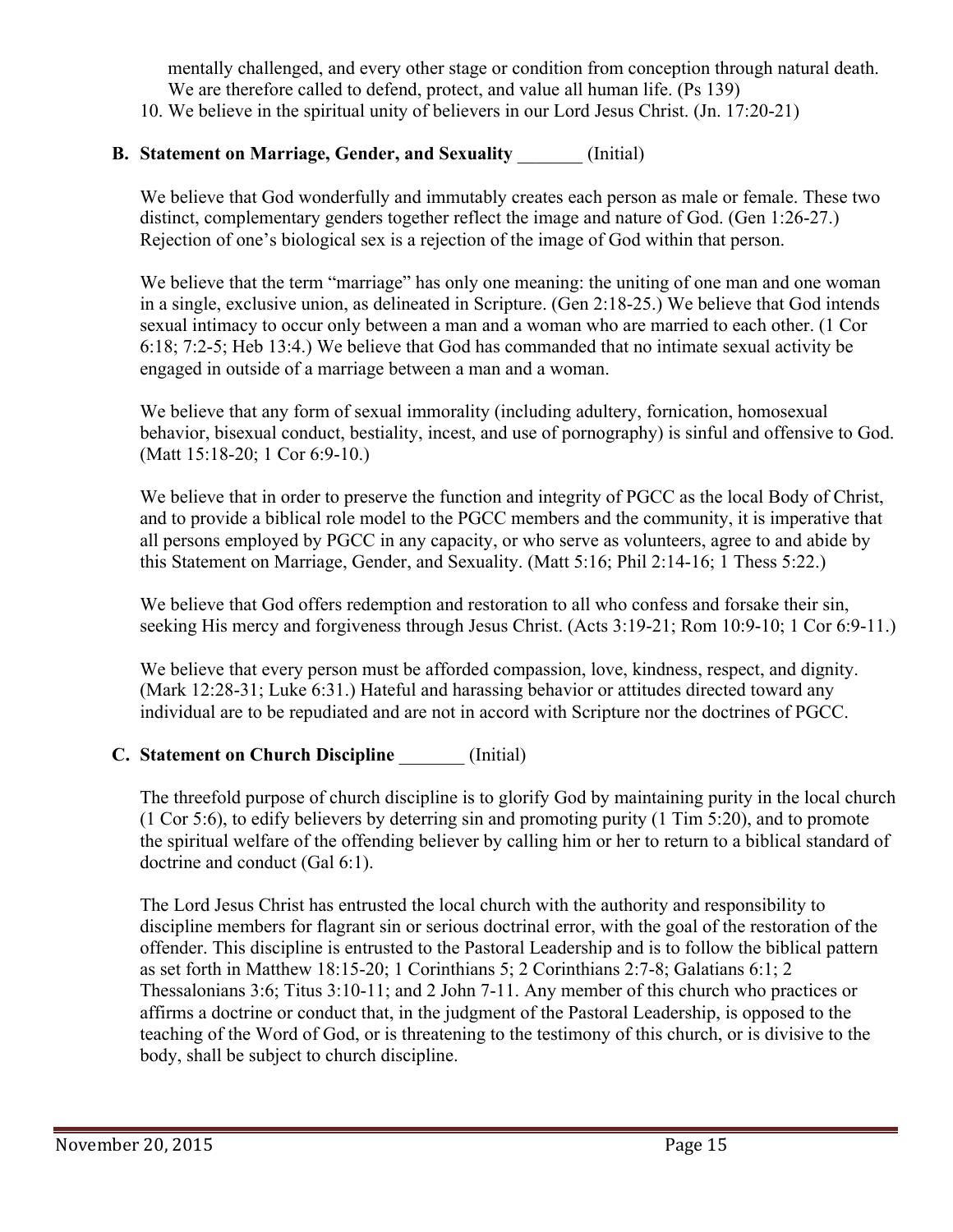Discipline will follow the said biblical pattern, and is an effort to bring the individual to repentance and protect the church from unrepentant sin. Discipline may involve exclusion from participation in ministry and communion, as well as dismissal from the membership and fellowship of this church. An individual may be disciplined by the Pastoral Leadership short of dismissal from the fellowship, as they deem appropriate for the specific circumstance (for example, an individual may remain in certain circumstances a member of this church but be denied the privilege of serving in a particular ministry). The Pastoral Leadership, as is required by Scripture, may report to the congregation the names of those who have lost membership by reason of church discipline, and the reason for that discipline, as described in Matthew 18:15-20.

# **D. Statement on Mediation** (Initial)

Lawsuits between believers, or threats of lawsuits between believers, are a matter of grave concern for the church, are contrary to biblical and church teaching, and mediation is an effort to resolve disputes in a biblical fashion. (1 Cor 6: 1-7) Members of the church agree to submit any legal dispute within the church for mediation before a mutually agreed-upon mediator, or if none can be agreed upon, one selected by the Pastoral Leadership.

# **E. Statement on Life** (Initial)

We believe that all human life is sacred and created by God in His image. Human life is of inestimable worth in all its dimensions, including pre-born babies, the aged, the physically or mentally challenged, and every other stage or condition from conception through natural death (including death due to natural causes when then a "do not resuscitate" election has been made). We are therefore called to defend, protect, and value all human life. (Ps 139.)

#### **F. Statement of Final Authority on Matters of Faith and Conduct** (Initial)

The statement of faith does not exhaust the extent of our beliefs. The Bible itself, as the inspired and infallible Word of God that speaks with final authority concerning truth, morality, and the proper conduct of mankind, is the sole and final source of all that we believe. For purposes of PGCC's faith, doctrine, practice, policy, and discipline, our Pastoral Leadership is the church's final interpretive authority on the Bible's meaning and application.

I have reviewed the statements above, as indicated by my initials after each of them, and I agree to have my membership governed by all the provisions herein.

Printed Name:

Signature:

Date: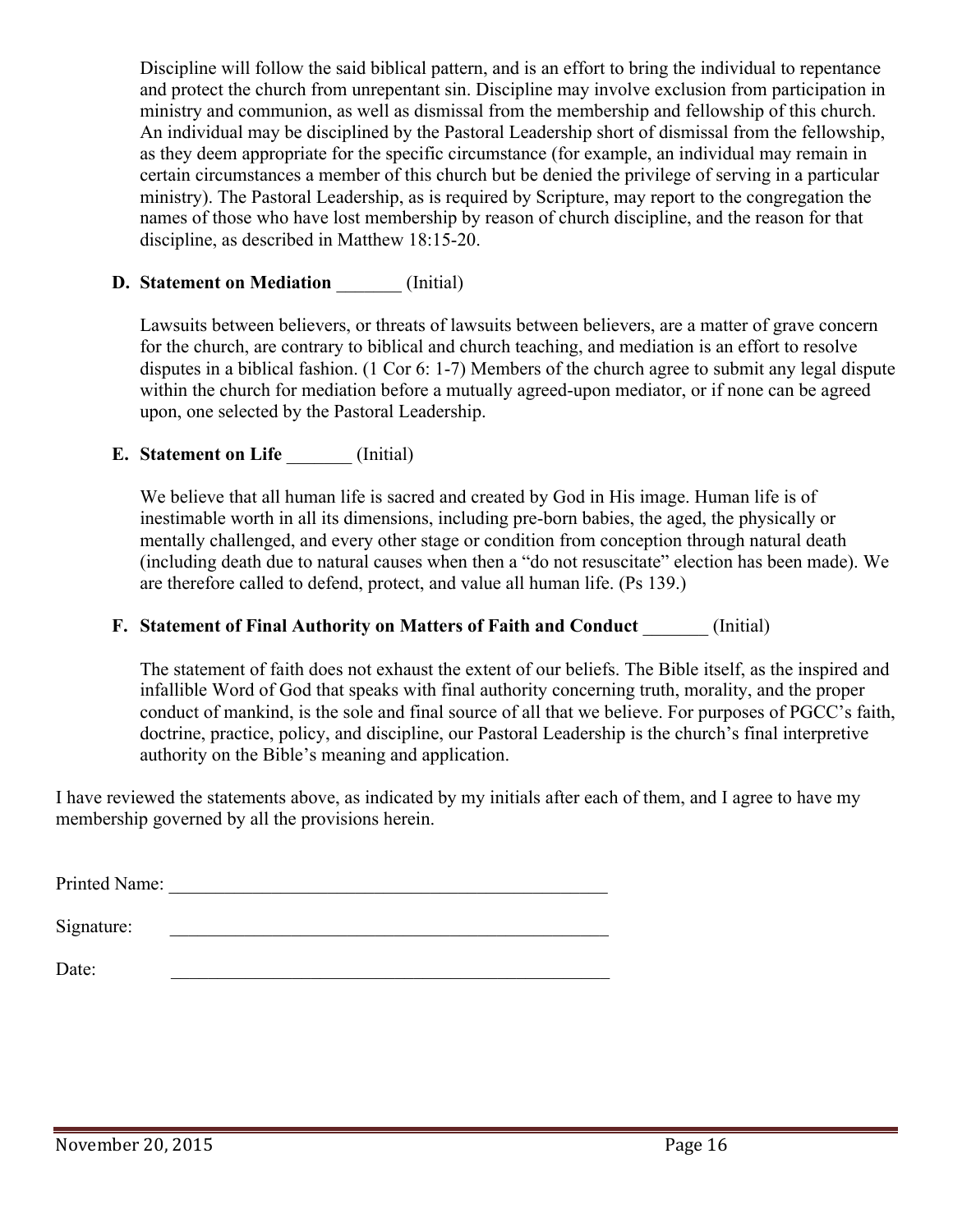#### **Appendix E – Facility Use Agreement**

#### **Park Grove Christian Church Facility Use Agreement**

| Please state whether you are a:                                                                              |
|--------------------------------------------------------------------------------------------------------------|
| $\Box$ Church Member $\Box$ Church-Sponsored Ministry $\Box$ Non-Member $\Box$ Non-Member Group/Organization |
| Contact Information:                                                                                         |
| Address<br>the control of the control of the control of the control of the control of the control of         |
|                                                                                                              |
| Phone Number                                                                                                 |
| Email Address <b>Email</b> Address <b>Email</b> Address <b>Email</b>                                         |

If the requested use is by an organization not affiliated with the church, please briefly state the organization's purpose and mission:

Please list the organization's website, if any:

Please list the names of the organization's office-holders and leaders:

Regardless of type of user, please describe which church facilities you are requesting use of and the purpose for which you intend to use the facilities:

What date(s) and time(s) are you requesting to use the facilities?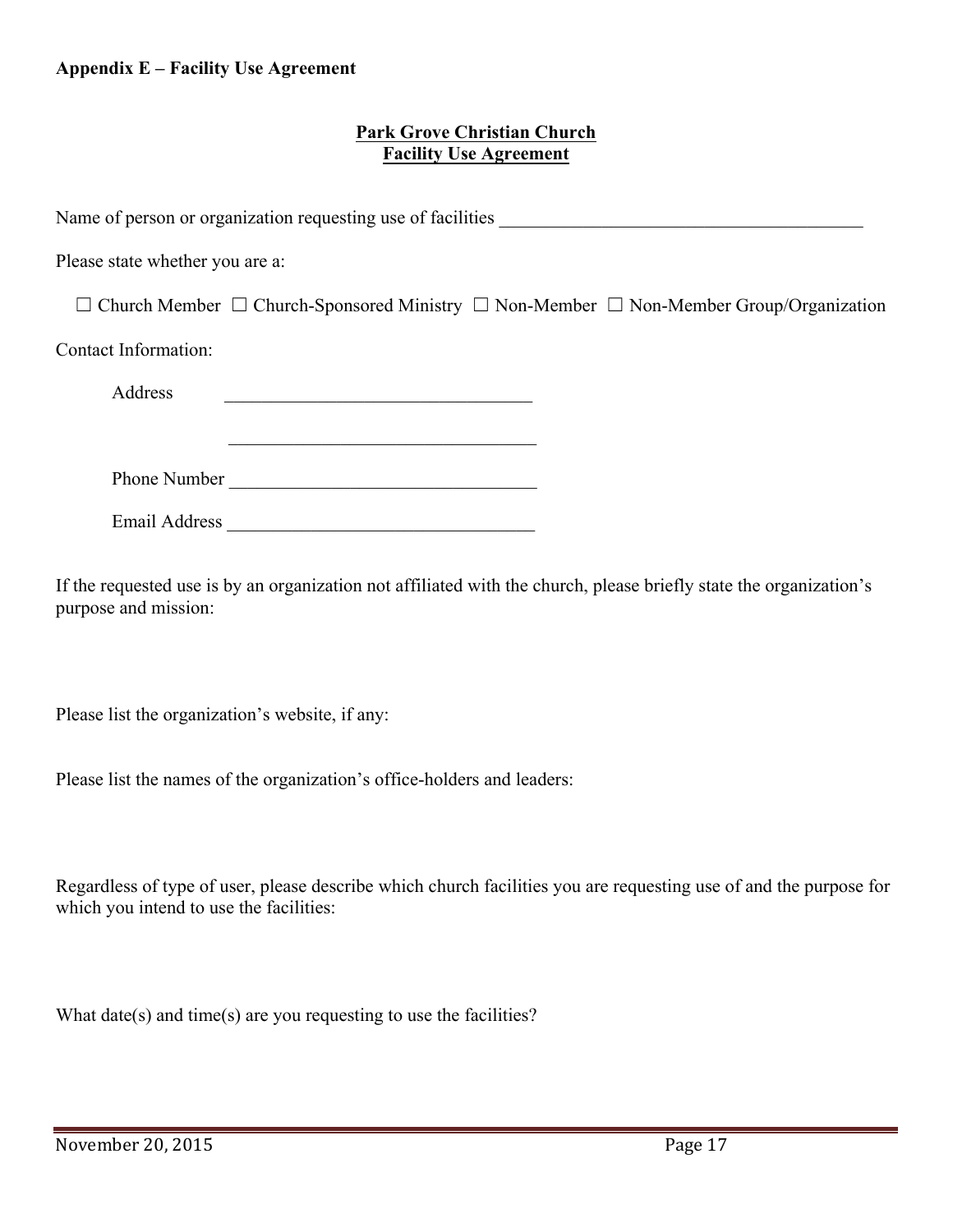If you are requesting use of the church's facilities for a wedding and/or wedding reception, please list the names and contact information of the bride and groom:

Bride:

Groom:

Please list the name, contact information, and religious affiliation of the person officiating the wedding:

Please describe the marriage preparation counseling or training undertaken by the bride and groom:

# I affirm that:

- 1. I understand that the church does not allow its facilities to be used in a way that contradicts its faith or by persons or groups holding beliefs that contradict the church's faith.
- 2. To the best of my knowledge the purpose for which I am requesting use of church facilities will not contradict the church's faith, and I commit to promptly disclose any potential conflict of which I am aware or become aware to church staff.
- 3. I am not aware of any beliefs that are professed by me or the organization I represent and which is requesting use of the church's facilities that contradict the beliefs of the church. I agree to promptly disclose any potential conflicts in belief to church staff.
- 4. I understand that the church does not allow its facilities to be generally available to the public, and that my use of these facilities is subject to the approval of the Church Board, which is conditioned in part on my agreement to the requirements in the "Church Facility Use Policy" (By-Law VI), a copy of which I have read and understood.
- 5. I understand that I will be responsible for any damages to the church facilities resulting from this proposed use of facilities.
- 6. The church believes disputes are to be worked out between parties without recourse to the courts. See, generally, Matthew Chapter 18 and 1 Corinthians Chapter 6. Accordingly, users of the facility agree to attempt resolution of any disputes through Christian mediation.

| Printed Name: |  |
|---------------|--|
| Signature:    |  |
| Date:         |  |